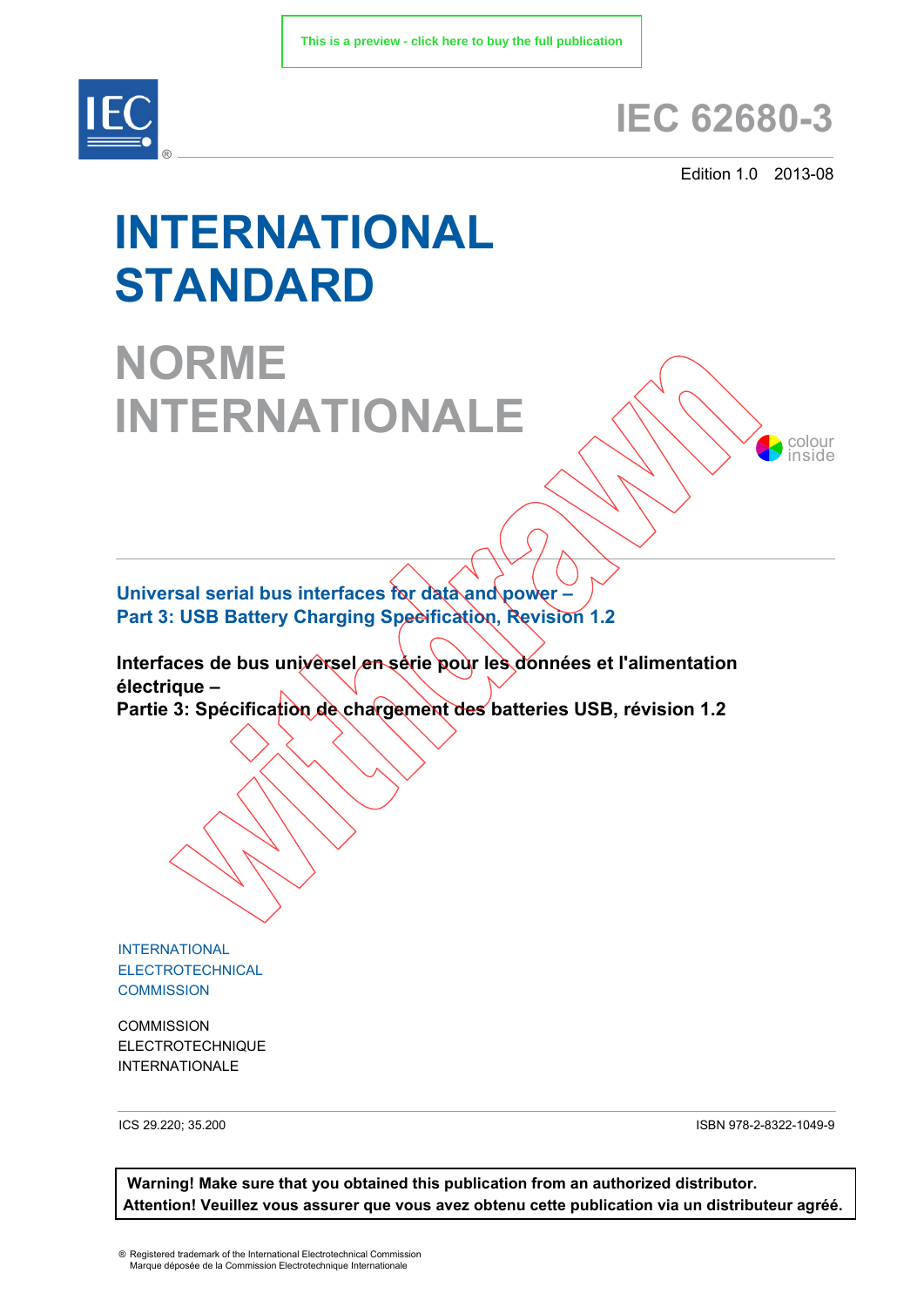$-2 - 1$  IEC 62680-3:2013 © USB-IF:2012

#### INTERNATIONAL ELECTROTECHNICAL COMMISSION

\_\_\_\_\_\_\_\_\_\_\_\_

#### **UNIVERSAL SERIAL BUS INTERFACES FOR DATA AND POWER –**

#### **Part 3: USB Battery Charging Specification, Revision 1.2**

#### FOREWORD

- 1) The International Electrotechnical Commission (IEC) is a worldwide organization for standardization comprising all national electrotechnical committees (IEC National Committees). The object( of IEC is to promote international co-operation on all questions concerning standardization in the electricaNand electronic fields. To this end and in addition to other activities, IEC publishes International Standards, Technical Specifications, Technical Reports, Publicly Available Specifications (PAS) and Guides (hereafter referred to as "IEC Publication(s)"). Their preparation is entrusted to technical committees; any IEQ National Committee interested in the subject dealt with may participate in this preparatory work. International, governmental and nongovernmental organizations liaising with the IEC also participate in this preparàtiòn. IEC collabórates closely with the International Organization for Standardization (ISO) in accordance with conditions determined by agreement between the two organizations.
- 2) The formal decisions or agreements of IEC on technical matters express, as nearly as possible, an international consensus of opinion on the relevant subjects since each technical committee has representation from all interested IEC National Committees.
- 3) IEC Publications have the form of recommendations for international use and are accepted by IEC National Committees in that sense. While all reasonable efforts are made to ensure that the technical content of IEC Publications is accurate, IEC cannot be held responsible for the way  $\|\cdot\|$  which they are used or for any misinterpretation by any end user.
- 4) In order to promote international uniformity, IEC National Committees undertake to apply IEC Publications transparently to the maximum extent possible *in* their national and regional publications. Any divergence between any IEC Publication and the corresponding national or regional publication shall be clearly indicated in the latter.
- 5) IEC itself does not provide any attestation of conformity. Independent certification bodies provide conformity assessment services and, in some areas, access to IEC marks of conformity. IEC is not responsible for any services carried out by independent certification bodies.
- 6) All users should ensure that they have the latest edition of this publication.
- 7) No liability shall attach to IEC or its directors, employees, servants or agents including individual experts and members of its technical committees and IEC National Committees for any personal injury, property damage or other damage of $\langle$ any nature whatsoever, /whether direct or indirect, or for costs (including legal fees) and expenses arising out of the publication, use of, or reliance upon, this IEC Publication or any other IEC Publications.
- 8) Attention is drawn to the Normative references cited in this publication. Use of the referenced publications is indispensable for the correct application of this publication.
- 9) Attention is drawn to the possibility that some of the elements of this IEC Publication may be the subject of patent rights. IEC shall not be held responsible for identifying any or all such patent rights.

International Standard IEC 62680-3 has been prepared by technical area 14: Interfaces and methods of measurement for personal computing equipment, of IEC technical committee 100: Audio, video and multimedia systems and equipment.

The text of this standard is based on documents prepared by the USB Implementers Forum (USB-IF). The structure and editorial rules used in this publication reflect the practice of the organization which submitted it.

The text of this standard is based on the following documents:

| FDIS          | Report on voting |
|---------------|------------------|
| 100/2157/FDIS | 100/2190/RVD     |

Full information on the voting for the approval of this standard can be found in the report on voting indicated in the above table.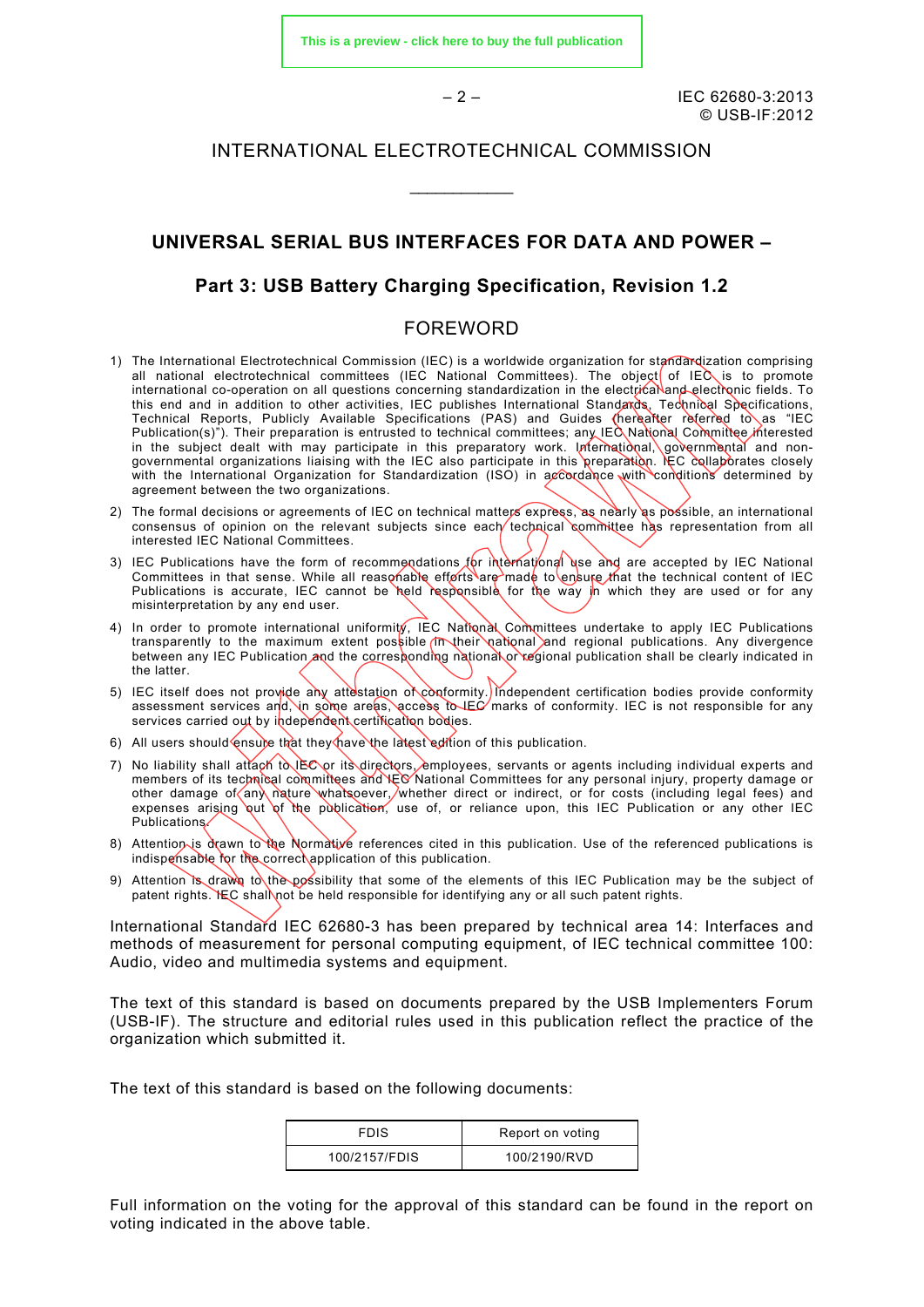$\text{IEC } 62680 - 3:2013$  – 3 – © USB-IF:2012

A list of all the parts in the IEC 62680 series, published under the general title *Universal serial bus interfaces for data and power* can be found on the IEC website.

The committee has decided that the contents of this publication will remain unchanged until the stability date indicated on the IEC web site under "http://webstore.iec.ch" in the data related to the specific publication. At this date, the publication will be

- reconfirmed,
- withdrawn,
- replaced by a revised edition, or
- amended.

**IMPORTANT – The 'colour inside' logo on the cover page of this publication indicates**  that it contains colours which are considered to be useful for the correct understanding of its contents. Users should therefore print this document using a **colour printer.**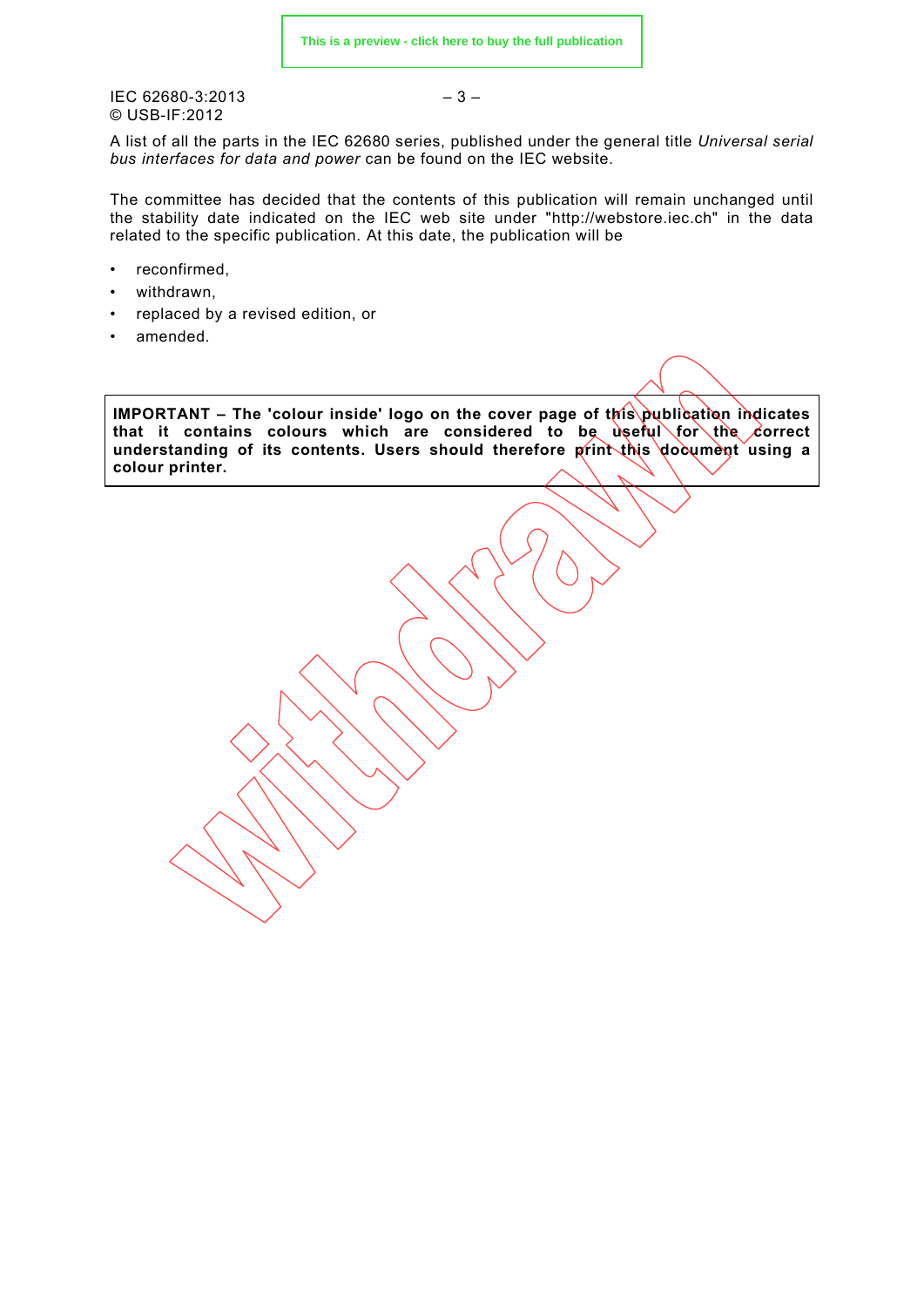$-4 -$  IEC 62680-3:2013 © USB-IF:2012

#### INTRODUCTION

The IEC 62680 series is based on a series of specifications that were originally developed by the USB Implementers Forum (USB-IF). These specifications were submitted to the IEC under the auspices of a special agreement between the IEC and the USB-IF.

The USB Implementers Forum, Inc. (USB-IF) is a non-profit corporation founded by the group of companies that developed the Universal Serial Bus specification. The USB-IF was formed to provide a support organization and forum for the advancement and adoption of Universal Serial Bus technology. The Forum facilitates the development of high-quality compatible USB peripherals (devices), and promotes the benefits of USB and the quality of products that have passed compliance testing.

**ANY USB SPECIFICATIONS ARE PROVIDED TO YOU "AS IS, "WITH NO WARRANTIES**  WHATSOEVER, INCLUDING ANY WARRANTY OF MERCHANTABILITY, NON-INFRINGEMENT, OR FITNESS FOR ANY PARTICULAR PURPOSE. THE USB **IMPLEMENTERS FORUM AND THE AUTHORS OF ANY USB SPECIFICATIONS DISCLAIM ALL LIABILITY, INCLUDING LIABILITY FOR INFRINGEMENT OF ANY PROPRIETARY RIGHTS, RELATING TO USE OR IMPLEMENTATION OR INFORMATION IN THIS SPECIFICAITON.**

**THE PROVISION OF ANY USB SPECIFICATIONS TO YOU DOES NOT PROVIDE YOU**  WITH ANY LICENSE, EXPRESS OR IMPLIED, BY ESTOPPEL OR OTHERWISE, TO ANY **INTELLECTUAL PROPERTY RIGHTS.**

Entering into USB Adopters Agreements may, however, allow a signing company to participate in a reciprocal, royalty-free licensing arrangement for compliant products. For more information, please see: <http://www.usb.org/developers/docs/> [http://www.usb.org/developers/devclass\\_docs#approved](http://www.usb.org/developers/devclass_docs#approved)

IEC DOES NOT TAKE ANY POSITION AS TO WHETHER IT IS ADVISABLE FOR YOU TO ENTER INTO ANY USB ADOPTERS AGREEMENTS OR TO PARTICIPATE IN THE USB IMPLEMENTERS FORUM."

This series covers the Universal Series Bus interfaces for data and power and consists of the following parts:

IEC 62680-1, *Universal Serial Bus interfaces for data and power - Part 1: Universal Serial Bus Specification, Revision 2.0*

IEC 62680-2, *Universal Serial Bus interfaces for data and power - Part 2: USB Micro-USB Cables and Connectors Specification, Revision 1.01*

IEC 62680-3, *Universal Serial Bus interfaces for data and power - Part 3: USB Battery Charging Specification, Revision 1.2*

IEC 62680-4, *Universal Serial Bus interfaces for data and power - Part 4: Universal Serial Bus Cables and Connectors Class Document Revision. 2.0*

This part of the IEC 62680 series consists of several distinct parts:

• the main body of the text, which consists of the original specification and all ECN and Errata developed by the USB-IF;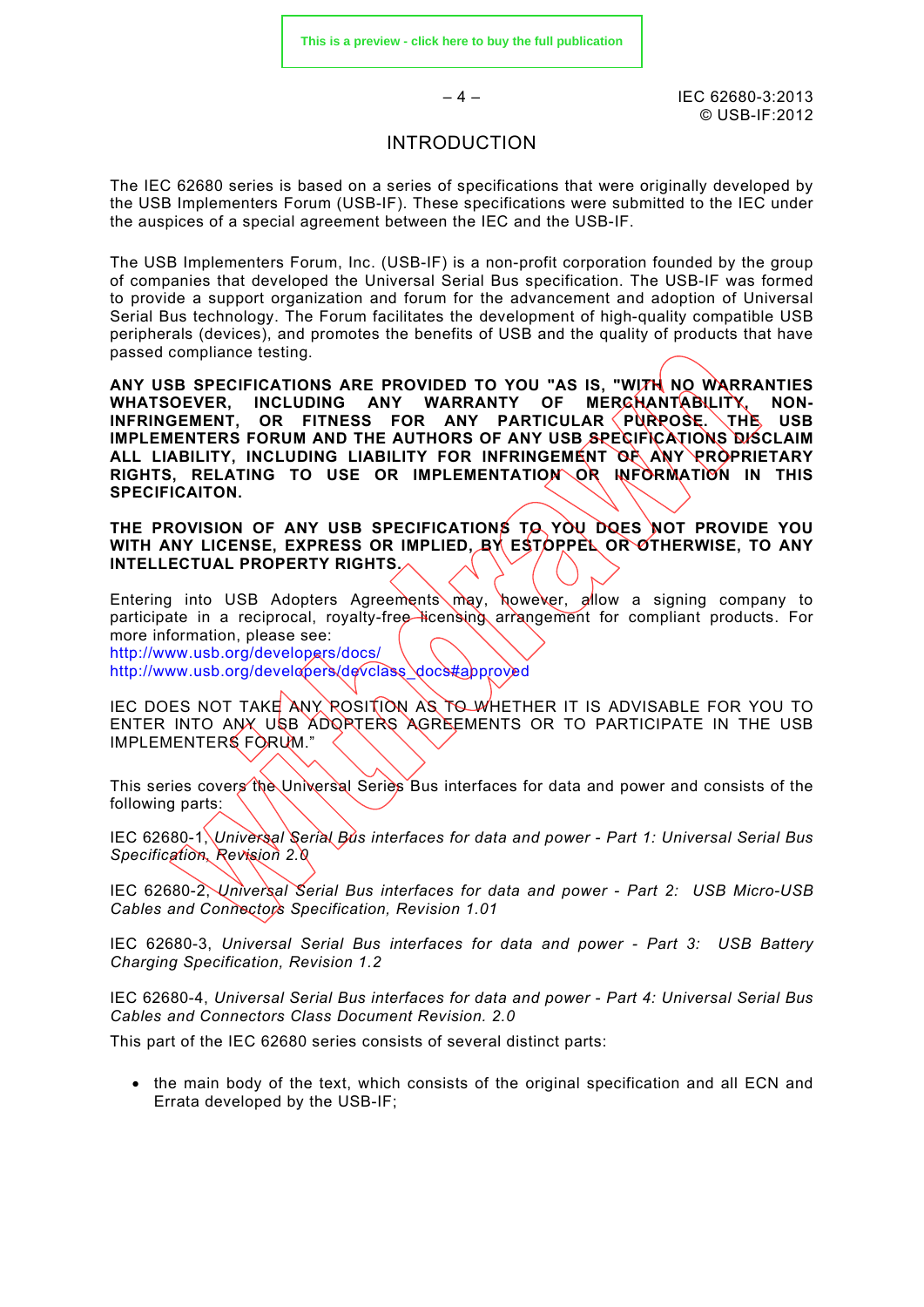IEC 62680-3:2013 © USB-IF:2012

#### $-5-$

### **CONTENTS**

| 1   |     |                                                                                               |  |  |
|-----|-----|-----------------------------------------------------------------------------------------------|--|--|
|     | 1.1 |                                                                                               |  |  |
|     | 1.2 |                                                                                               |  |  |
|     | 1.3 |                                                                                               |  |  |
| 1.4 |     |                                                                                               |  |  |
|     |     | 1.4.1                                                                                         |  |  |
|     |     | 1.4.2                                                                                         |  |  |
|     |     | 1.4.3                                                                                         |  |  |
|     |     | 1.4.4                                                                                         |  |  |
|     |     | 1.4.5                                                                                         |  |  |
|     |     | 1.4.6<br>$\ldots$ 13                                                                          |  |  |
|     |     | 1.4.7<br>$\ldots$ 213                                                                         |  |  |
|     |     | 1.4.8                                                                                         |  |  |
|     |     | 1.4.9<br>. 14                                                                                 |  |  |
|     |     |                                                                                               |  |  |
|     |     |                                                                                               |  |  |
|     |     | $\sim$ 14                                                                                     |  |  |
|     |     | 1.4.13 Standard Downstream Port<br>$\left\langle \left\langle \right\rangle \right\rangle$ 14 |  |  |
|     |     | $\cup$ $\sim$                                                                                 |  |  |
|     |     |                                                                                               |  |  |
|     | 1.5 |                                                                                               |  |  |
|     | 1.6 |                                                                                               |  |  |
|     | 1.7 |                                                                                               |  |  |
| 2   |     |                                                                                               |  |  |
|     | 2.1 |                                                                                               |  |  |
|     | 2.2 | DBP - Unconfigured Clause Manuscript Clause 15                                                |  |  |
|     | 2.3 |                                                                                               |  |  |
| 3   |     |                                                                                               |  |  |
|     | 3.1 | Overview                                                                                      |  |  |
|     | 3.2 |                                                                                               |  |  |
|     |     |                                                                                               |  |  |
|     |     | 3.22                                                                                          |  |  |
|     |     | 3.2.3                                                                                         |  |  |
|     |     | 3.2.4                                                                                         |  |  |
|     |     | 3.2.5                                                                                         |  |  |
|     |     | 3.2.6                                                                                         |  |  |
|     | 3.3 |                                                                                               |  |  |
|     |     | 3.3.1                                                                                         |  |  |
|     |     | 3.3.2                                                                                         |  |  |
|     | 3.4 |                                                                                               |  |  |
|     |     | 3.4.1                                                                                         |  |  |
|     |     | 3.4.2                                                                                         |  |  |
|     | 3.5 |                                                                                               |  |  |
| 4   |     |                                                                                               |  |  |
|     | 4.1 |                                                                                               |  |  |
|     |     | 4.1.1                                                                                         |  |  |
|     |     | 4.1.2                                                                                         |  |  |
|     |     |                                                                                               |  |  |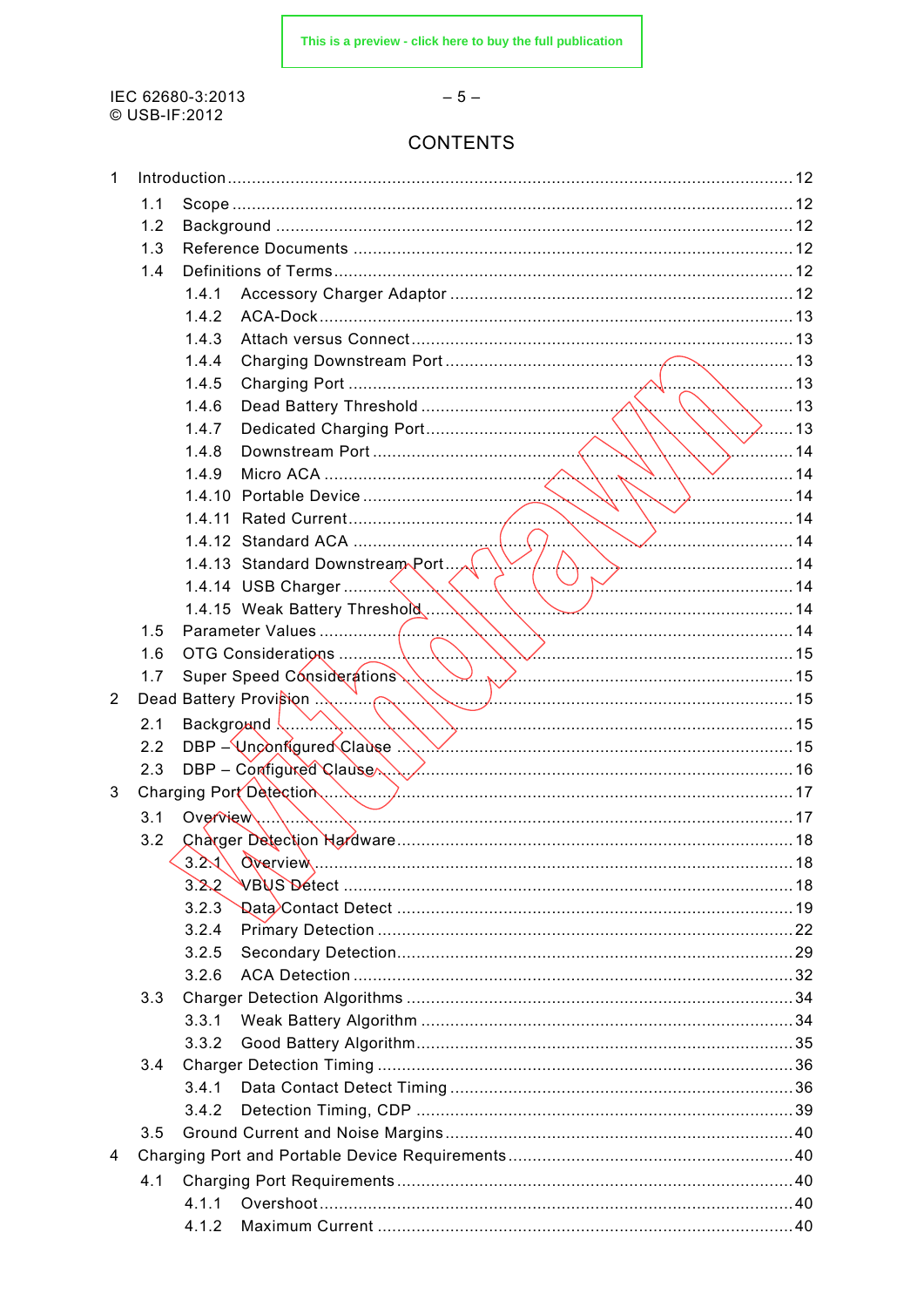## IEC 62680-3:2013

| × |  |
|---|--|
|---|--|

|     |       |                                                                | © USB-IF:2012          |
|-----|-------|----------------------------------------------------------------|------------------------|
|     | 4.1.3 |                                                                |                        |
|     | 4.1.4 |                                                                |                        |
|     | 4.1.5 |                                                                |                        |
|     | 4.1.6 |                                                                |                        |
| 4.2 |       |                                                                |                        |
|     | 4.2.1 |                                                                |                        |
|     | 4.2.2 |                                                                |                        |
|     | 4.2.3 |                                                                |                        |
|     | 4.2.4 |                                                                |                        |
|     | 4.2.5 |                                                                |                        |
| 4.3 |       |                                                                |                        |
|     | 4.3.1 |                                                                |                        |
|     | 4.3.2 |                                                                | 13. 43                 |
|     | 4.3.3 |                                                                | $\sqrt{1.1111}$        |
|     | 4.3.4 |                                                                | . 43                   |
| 4.4 |       |                                                                | $\ldots$ . $\ldots$ 43 |
|     | 4.4.1 |                                                                |                        |
|     | 4.4.2 |                                                                |                        |
|     | 4.4.3 | $\left(\begin{array}{c} \lambda \\ \lambda \end{array}\right)$ |                        |
|     | 4.4.4 |                                                                |                        |
| 4.5 |       | Accessory Charger Adapter \\                                   |                        |
|     | 4.5.1 | Required Operating Range                                       |                        |
|     | 4.5.2 | Undershoot                                                     |                        |
|     | 4.5.3 |                                                                |                        |
|     | 4.5.4 |                                                                |                        |
| 4.6 |       | 45                                                             |                        |
|     | 4.6.1 |                                                                |                        |
|     | 4.6.2 | Defection Signaling                                            |                        |
|     | 4.6.3 |                                                                |                        |
|     | 4.6.4 |                                                                |                        |
|     |       | Parameter Values \ \                                           |                        |
|     |       |                                                                |                        |
| 6.1 |       |                                                                |                        |
|     |       |                                                                |                        |
| 6.2 |       |                                                                |                        |
|     | 6.2.1 |                                                                |                        |
|     | 6.2.2 |                                                                |                        |
|     | 6.2.3 |                                                                |                        |
|     | 6.2.4 |                                                                |                        |
|     | 6.2.5 | Implications of not Supporting Micro ACA Detection 55          |                        |
|     | 6.2.6 |                                                                |                        |
|     | 6.2.7 |                                                                |                        |
| 6.3 |       |                                                                |                        |
|     | 6.3.1 |                                                                |                        |
|     | 6.3.2 |                                                                |                        |
|     | 6.3.3 |                                                                |                        |
|     | 6.3.4 |                                                                |                        |
|     | 6.3.5 |                                                                |                        |

5  $\,6\,$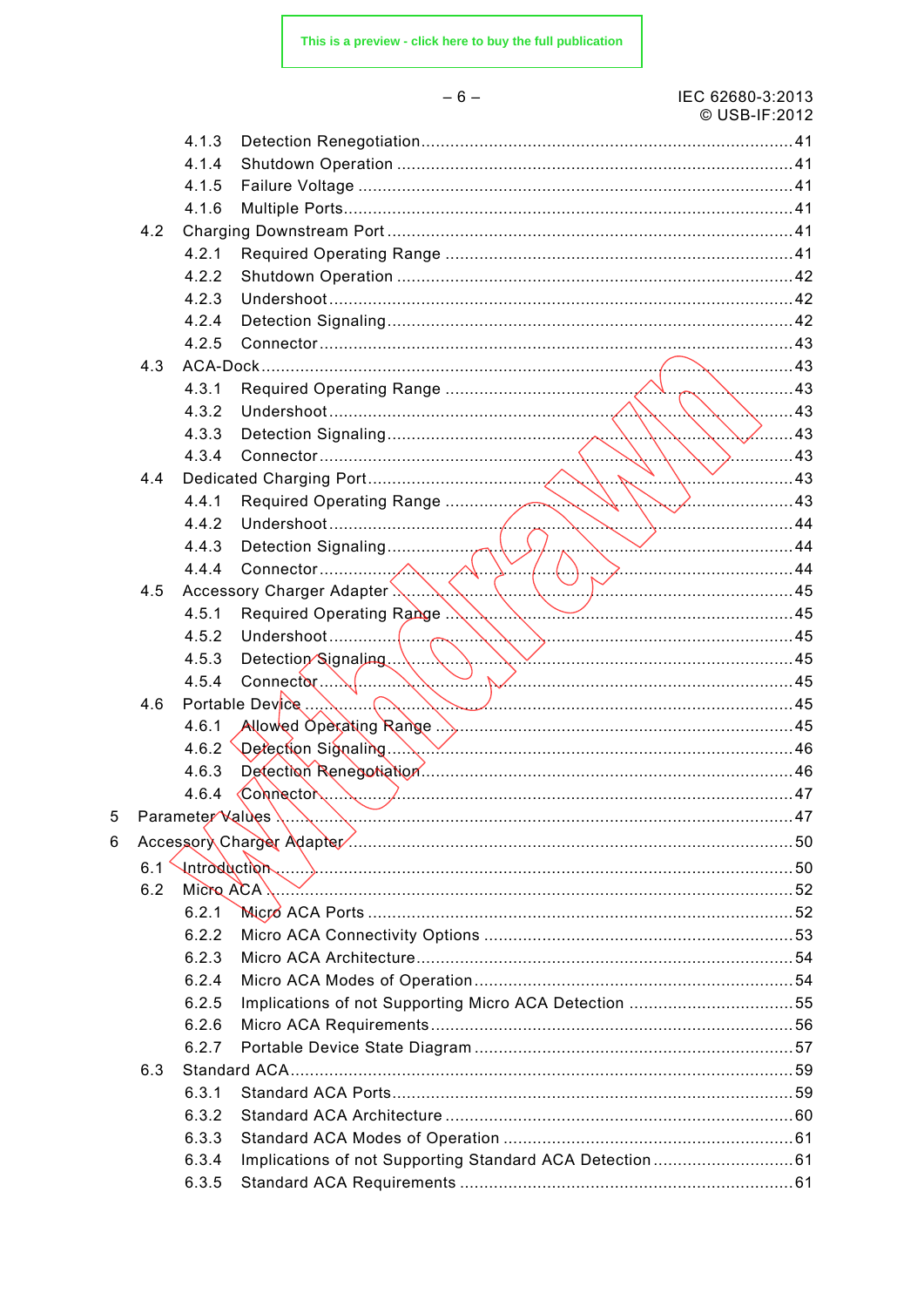IEC 62680-3:2013 – 7 – © USB-IF:2012

#### **Battery Charging Specification (Including errata and ECNs through March 15, 2012)**

**Revision 1.2 March 15, 2012** 

#### **Copyright © 2012, USB Implementers Forum, Inc. All rights reserved.**

A LICENSE IS HEREBY GRANTED TO REPRODUCE THIS SPECIFICATION FOR INTERNAL USE ONLY. NO OTHER LICENSE, EXPRESS OR IMPLIED, BY ESTOPPEL OR OTHERWISE, IS GRANTED OR INTENDED HEREBY.

USB-IF AND THE AUTHORS OF THIS SPECIFICATION EXPRESSLY DISCLAIM ALL LIABILITY FOR INFRINGEMENT OF INTELLECTUAL PROPERTY RIGHTS, RELATING TO IMPLEMENTATION OF INFORMATION IN THIS SPECIFICATION. USB-IF AND THE AUTHORS OF THIS SPECIFICATION ALSO DO NOT WARRANT OR REPRESENT THAT SUCH IMPLEMENTATION(S) WILL NOT INFRINGE THE INTELLECTUAL PROPERTY RIGHTS OF OTHERS.

THIS SPECIFICATION IS PROVIDED AS IS AND WITH NO WARRANTIES, EXPRESS OR<br>IMPLIED. STATUTORY OR OTHERWISE. ALL WARRANTIES ARE EXPRESSLY IMPLIED, STATUTORY OR OTHERWISE. DISCLAIMED. NO WARRANTY OF MERCHANTABILITY NO WARRANTY OF NON-INFRINGEMENT, NO WARRANTY OF FITNESS FOR ANY PARTICULAR PURPOSE, AND NO WARRANTY ARISING OUT OF ANY PROPOSAL, SPECIFICATION, OR SAMPLE.

IN NO EVENT WILL USB-IF OR USB-IF MEMBERS BE LIABLE TO ANOTHER FOR THE COST OF PROCURING SUBSTITUTE GOODS OR SERVICES, LOST PROFITS, LOSS OF USE, LOSS OF DATA OR ANY INCIDENTAL, CONSEQUENTIAL, INDIRECT, OR SPECIAL DAMAGES, WHETHER UNDER CONTRACT, TORT, WARRANTY, OR OTHERWISE, ARISING IN ANY WAY OUT OF THE USE OF THIS SPECIFICATION, WHETHER OR NOT SUCH PARTY HAD ADVANCE NOTICE OF THE POSSIBILITY OF SUCH DAMAGES.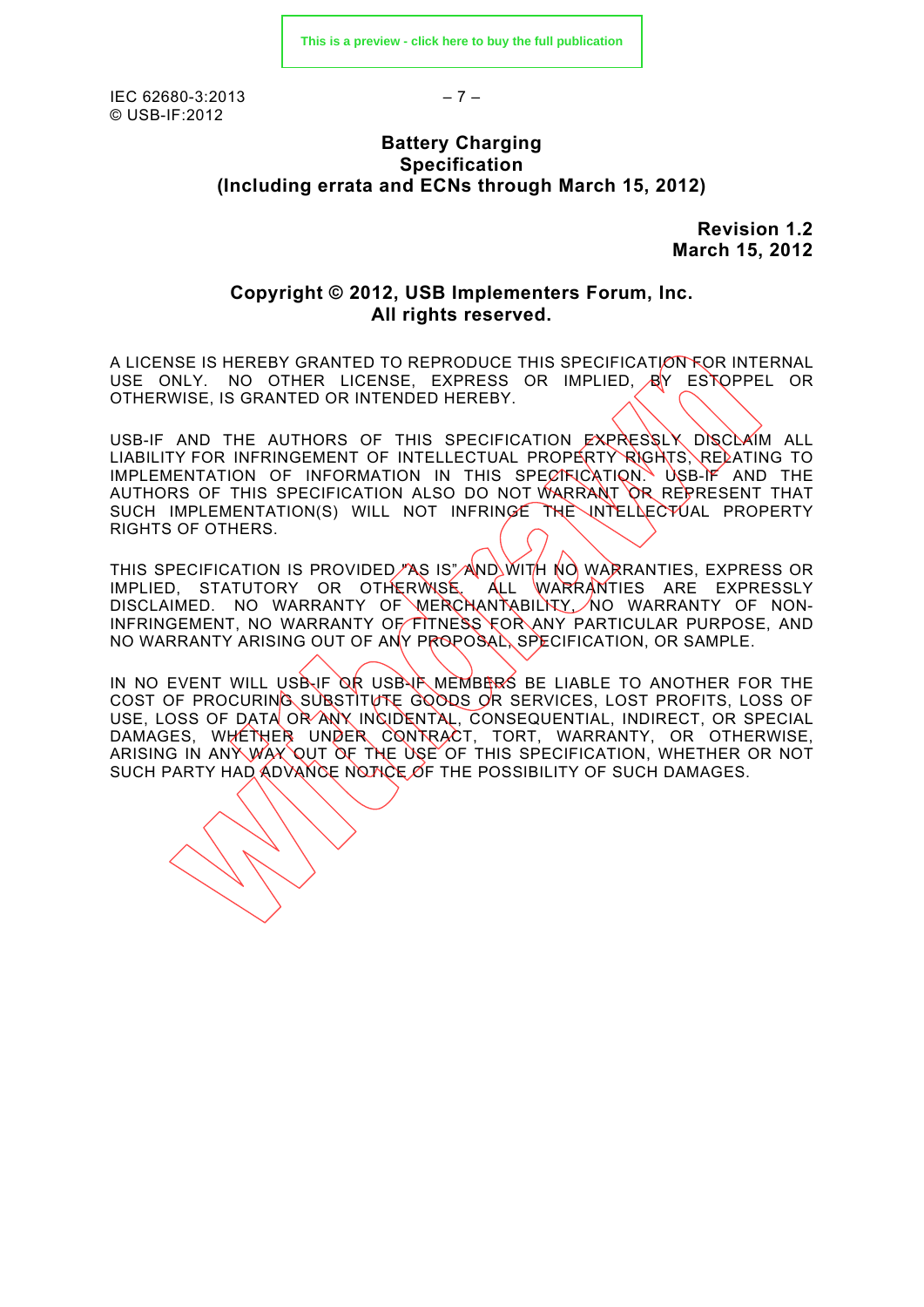– 8 – IEC 62680-3:2013 © USB-IF:2012

#### **Contributors**

| Mark Lai               | <b>Allion Test Labs</b>                   |
|------------------------|-------------------------------------------|
| Sammy Mbanta           | Astec Power                               |
| Abel Astley            | <b>Broadcom</b>                           |
| Kenneth Ma             | Broadcom                                  |
| Shimon Elkayam         | <b>Broadcom</b>                           |
| Gaurav Singh           | Cypress                                   |
| Dan Ellis              | DisplayLink                               |
| <b>Graham Connolly</b> | Fairchild                                 |
| <b>Oscar Freitas</b>   | Fairchild                                 |
| Joel Silverman         | Kawasaki                                  |
| Pat Crowe              | <b>MQP Electronics</b>                    |
| Juha Heikkila          | Nokia                                     |
| <b>Richard Petrie</b>  | Nokia                                     |
| Sten Carlsen           | Nokia                                     |
| Jeroen Kleinpenning    | <b>NXP Semiconductors</b>                 |
| Terry Remple, Chair    | Qualcomm                                  |
| Dave Haglan            | <b>SMSC</b>                               |
| Mark Bohm              | <b>SMSC</b>                               |
| Morgan Monks           | <b>SMSC</b>                               |
| <b>Tim Knowlton</b>    | <b>SMSC</b>                               |
| Morten Christiansen    | ST Ericsson                               |
| Nicolas Florenchie     | <b>ST</b> ricsson                         |
| Shaun Reemeyer         | <b>ST Ericsson</b>                        |
| George Paparrizos      | Summit Microelectronics                   |
| <b>Adam Burns</b>      | Synopsys                                  |
| Wei Ming               | Telecommunication Metrology Center of MII |
| Jean Picard            | Texas Instruments                         |
| Ivo Huber              | Texas Instruments                         |
| Pasi Palojarvi         | Texas Instruments                         |
| Steven Tom             | <b>Texas Instruments</b>                  |
| Ed Beeman              | USB-IF                                    |
| Mark Paxson            | USB-IF                                    |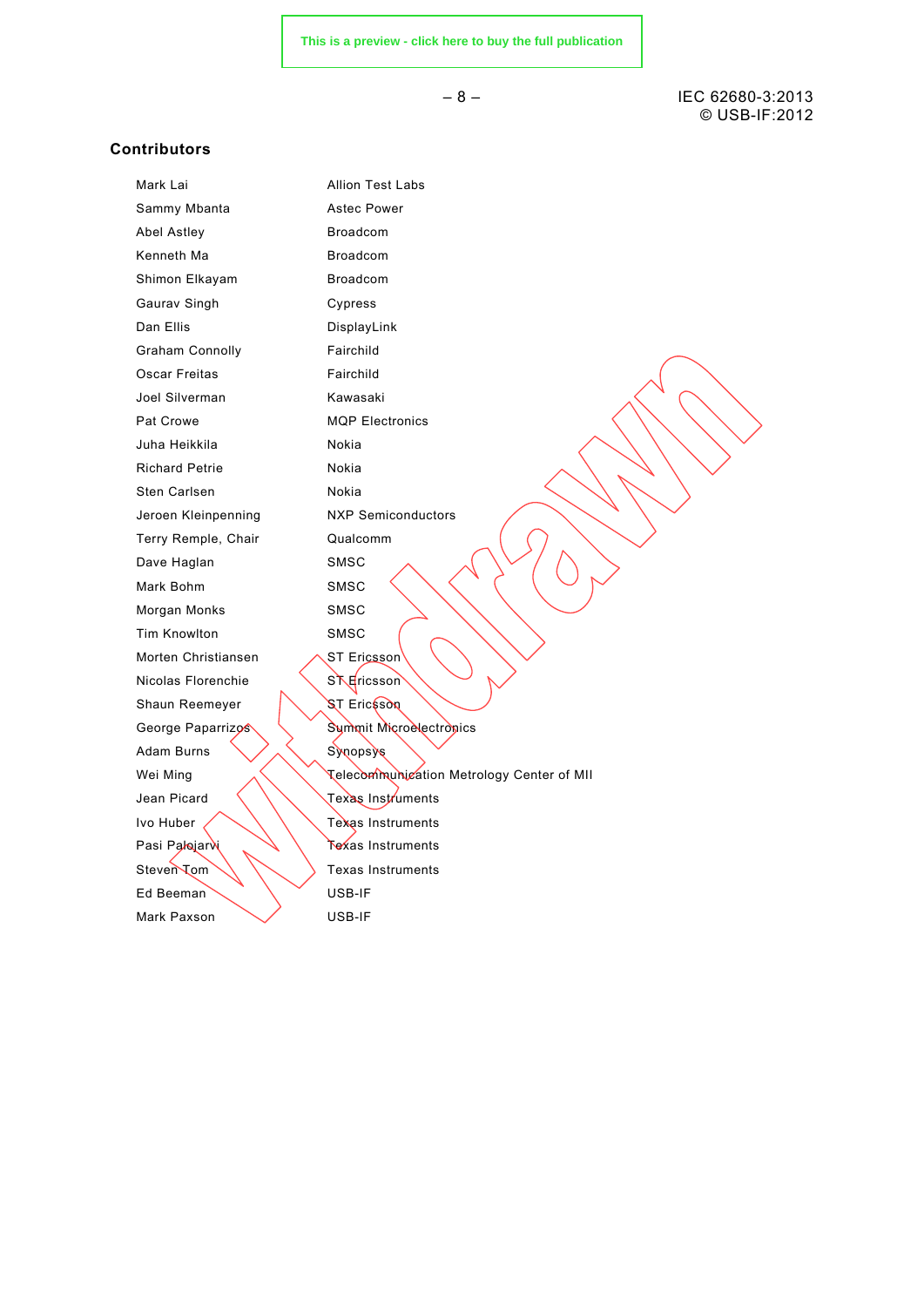IEC 62680-3:2013 – 9 – © USB-IF:2012

#### **Revision History**

| <b>Revision</b> | Date           | Author                            | <b>Description</b>                                                                                                                                                                                                                          |
|-----------------|----------------|-----------------------------------|---------------------------------------------------------------------------------------------------------------------------------------------------------------------------------------------------------------------------------------------|
| <b>BC1.0</b>    | Mar 8, 2007    | <b>Terry Remple</b>               | First release                                                                                                                                                                                                                               |
| BC1.1           | April 15, 2009 | <b>Terry Remple</b>               | Major updates to all sections. Added Data Contact<br>Detect protocol, and Accessory Charger Adapter.                                                                                                                                        |
| BC1.2           | Oct 5, 2010    | <b>Terry Remple</b><br>Adam Burns | Following items indicate changes from BC1.1 to BC1.2.<br>References below to Section, Figures and Tables refer<br>to BC1.2, unless BC1.1 is specifically indicated.                                                                         |
|                 |                |                                   | 1. Allow DCPs to output more than 1.5A, Allows<br>Portable Devices (PDs) with switch mode chargers to<br>draw more power. Section 4.4.1.                                                                                                    |
|                 |                |                                   | 2. Increase minimum CDP current to \5A\Without<br>change, PDs had to draw less than 500mA, to avoid<br>CDP shutdown. Table 5-2.                                                                                                             |
|                 |                |                                   | 3. Indicate that ICDP max and IDCP max limits of 5A<br>come from USB 2.0, and are safety limits. Table 5-2<br>note 1.                                                                                                                       |
|                 |                |                                   | 4. Allow PDs to draw up to 1.5A during HS chirp and<br>traffic. Remove previous limits of 560mA and 900mA<br>which was based on HS common mode ranges. Section                                                                              |
|                 |                |                                   | $\mathcal{A}$ 5.<br>5. Require CDPs to/support 1.5A during HS chirp and<br>traffic. Affects CDP common mode range. Section 3.5.                                                                                                             |
|                 |                |                                   | 6. Reduce maximum PD current from 1.8A to 1.5A, to<br>avoid shutdown when attached to CDP. Table 5-2.                                                                                                                                       |
|                 |                |                                   | 7. Rename Docking Station to ACA-Dock, to avoid<br>confusion with other types of Docking Stations.                                                                                                                                          |
|                 |                |                                   | 8. Require ACA-Dock to differentiate itself from an ACA,<br>by enabling VDM_SRC during no activity. Section<br>3.2.4.4.                                                                                                                     |
|                 |                |                                   | 9. Allow CDP to leave VDM_SRC enabled while<br>peripheral not connected. Section 3.2.4.2.                                                                                                                                                   |
|                 |                |                                   | 10. Remove ICHG SHTDWN. This was a recommended<br>max output current for Charging Ports with VBUS<br>grounded. BC1.1 Section 4.1.                                                                                                           |
|                 |                |                                   | 11. Require VDP SRC to not pull D+ below 2.2V when<br>D+ is being pulled to VDP_UP through RDP_UP.<br>Require VDM_SRC to not pull D- below 2.2V when D- is<br>being pulled high. Required for ACA-Dock support.<br>Table 5-1 notes 1 and 2. |
|                 |                |                                   | 12. Make DCD current source optional for PDs. Section<br>3.2.3.                                                                                                                                                                             |
|                 |                |                                   | 13. Make DCD timeout required for PDs. Section 3.2.3.                                                                                                                                                                                       |
|                 |                |                                   | 14. Make Secondary Detection optional for PDs. Section<br>4.6.2.                                                                                                                                                                            |
|                 |                |                                   | 15. Make Good Battery Algorithm required behavior for<br>PDs. Section 3.2.4.                                                                                                                                                                |
|                 |                |                                   | 16. Remove resistive detection. BC1.1 Section 3.9.                                                                                                                                                                                          |
|                 |                |                                   | 17. Change PD Required Operating Range to include<br>4.5V at 500mA. Figure 4-3.                                                                                                                                                             |
|                 |                |                                   | 18. Allow any downstream port to act as a DCP. Section<br>4.1.3.                                                                                                                                                                            |
|                 |                |                                   | 19. Require PDs to enable VDP_SRC or RDP_PU when<br>charging from a DCP. Section 3.3.2.                                                                                                                                                     |
|                 |                |                                   | 20. Allow chargers to renegotiate current with PD by<br>dropping and reasserting VBUS. Section 4.1.3.                                                                                                                                       |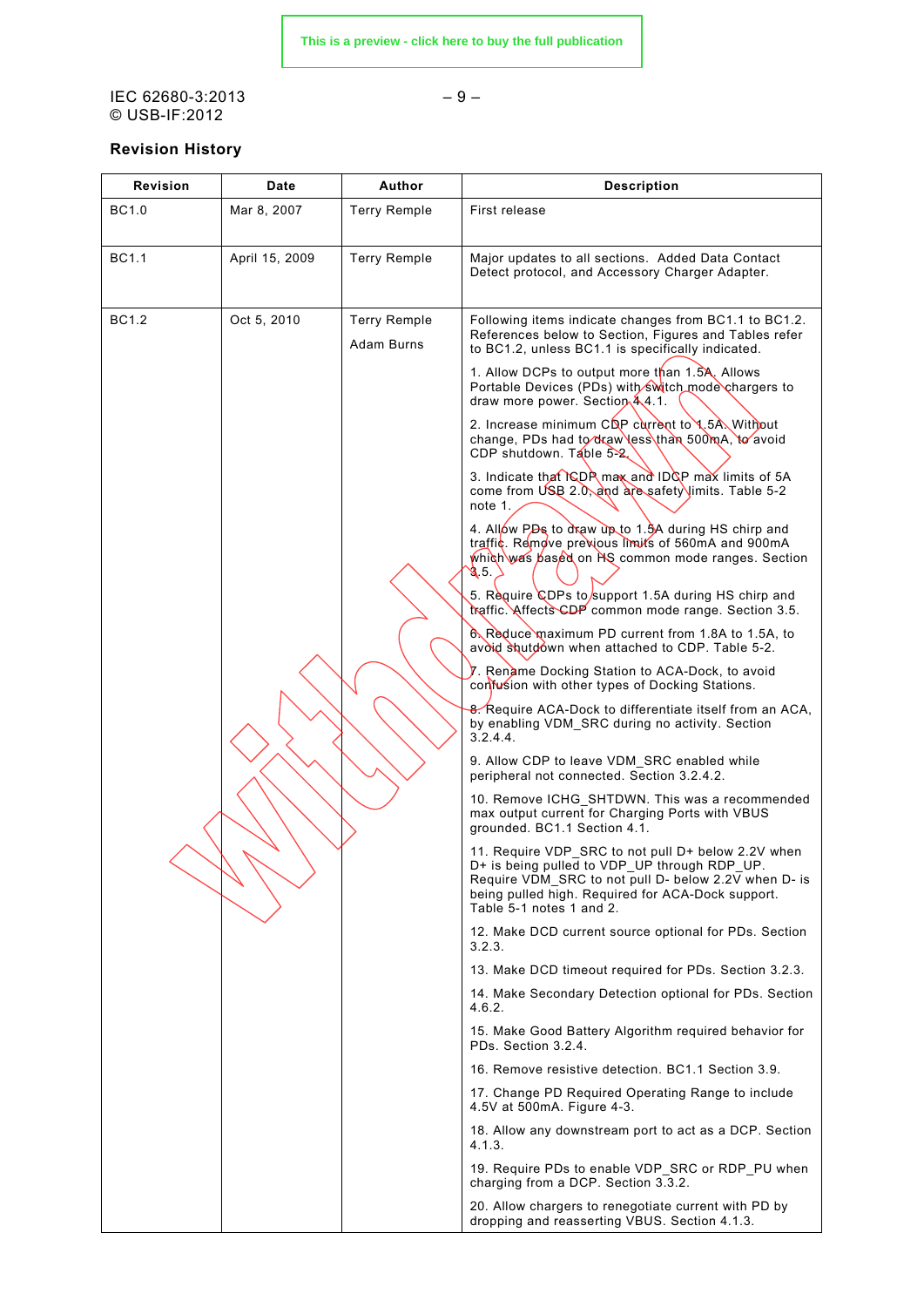– 10 – IEC 62680-3:2013 © USB-IF:2012

| <b>Revision</b>        | Date         | Author    | <b>Description</b>                                                                                                                                                       |
|------------------------|--------------|-----------|--------------------------------------------------------------------------------------------------------------------------------------------------------------------------|
|                        |              |           | 21. Require PDs to discharge their own VBUS input<br>after VBUS drops to support charger port renegotiation<br>request. Section 4.6.3.                                   |
|                        |              |           | 22. Allow PDs to disconnect and repeat Charger<br>Detection multiple times while attached, with specified<br>timing. Section 4.6.3.                                      |
|                        |              |           | 23. Reduce DCP input impedance between D+, D- to<br>VBUS and ground from $1M\Omega$ to $300k\Omega$ . Section 4.4.3.                                                     |
|                        |              |           | 24. Require CDPs to recover after over-current<br>condition. Section 4.2.2.                                                                                              |
|                        |              |           | 25. Allow greater DCP undershoot for large load current<br>steps, to enable low quiescent current chargers<br>required by Europe. Section $4.4.2$ .                      |
|                        |              |           | 26. Define ACAs and ACA Docks as types of Charging<br>Ports. Section 1.4.5.                                                                                              |
|                        |              |           | 27. Use session valid voltage range defined in EH and<br>OTG Supplement fev 2.0 Section 3.2.2.                                                                           |
|                        |              |           | 28. Only devices that can operate stand-alone from<br>internal battery power are allowed to use the Dead<br>Battery Provision Section 2.2.                               |
|                        |              |           | 29. Allow compound PDs to draw ISUSP plus an<br>responsible for protecting themselves against higher<br>voltages on VBUS. BC1.1 Section 6.7.                             |
|                        |              |           | 45. Require ACAs to continue providing power to OTG<br>device from Charging Port, even if ground offsets or<br>USB reset cause D- to go below VDAT REF. Section<br>6.26. |
|                        |              |           | 46. Change charger shutdown recovery time<br>(TSHTOWN REC) from 2 seconds to 2 minutes. Table<br>ゟ‐5、                                                                    |
|                        |              |           | 47/Indicate that ACA-Dock is required to pull D+ to<br>VDP UP with RDP UP when VBUS is asserted. Section<br>3.2.4.4.                                                     |
|                        |              |           | 48. Remove statements regarding devices with multiple<br>receptacles. Covered in Multiple Receptacle white<br>paper at http://www.usb.org/developers/docs/.              |
|                        |              |           | 49. Improve readability by adding and updating<br>drawings, re-structuring sections, and clarifying text.                                                                |
| BC 1.2<br>plus errata  | Oct 12 2011  | Pat Crowe | Includes errata changes from Oct 12, 2011                                                                                                                                |
| BC 1.2                 | Mar 15, 2012 | Pat Crowe | Includes errata changes from Mar 15, 2012:                                                                                                                               |
| plus further<br>errata |              |           | 1. Corrections to Micro ACA specification.                                                                                                                               |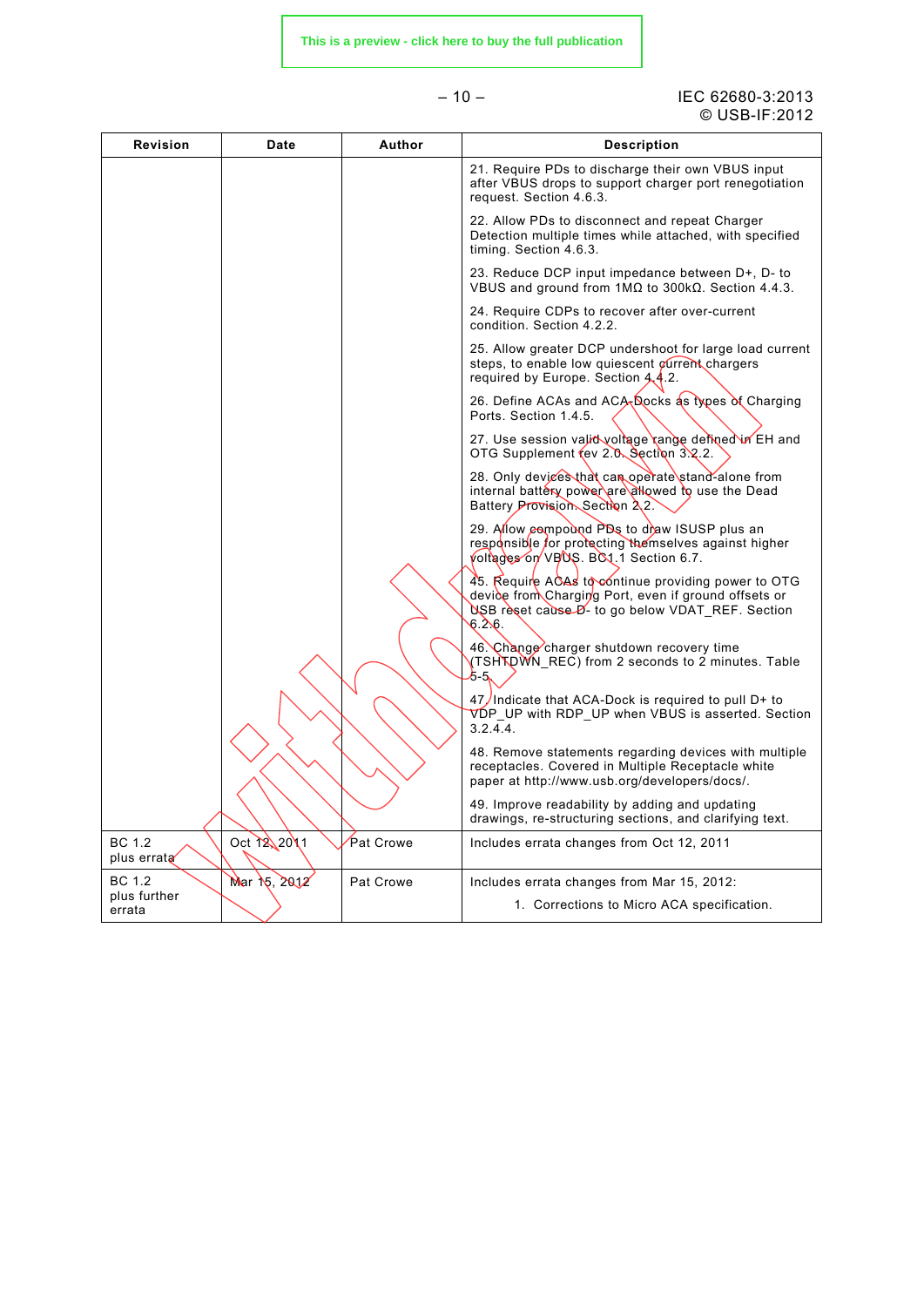IEC 62680-3:2013 – 11 – © USB-IF:2012

#### **Acronyms**

- ACA Accessory Charger Adapter
- CDP Charging Downstream Port
- DBP Dead Battery Provision
- DCD Data Contact Detect
- DCP Dedicated Charging Port
- FS Full Speed
- HS High-Speed
- LS Low-Speed
- OTG On-The-Go
- PC Personal Computer
- PD Portable Device
- PHY Physical Layer Interface for High-Speed USB
- PS2 Personal System 2
- SDP Standard Downstream Port
- SRP Session Request Protocol
- TPL Targeted Peripheral List
- USB Universal Serial Bus
- USBCV USB Command Verifier
- USB-IF USB Implementers Forum
- VBUS Voltage line of the USB interface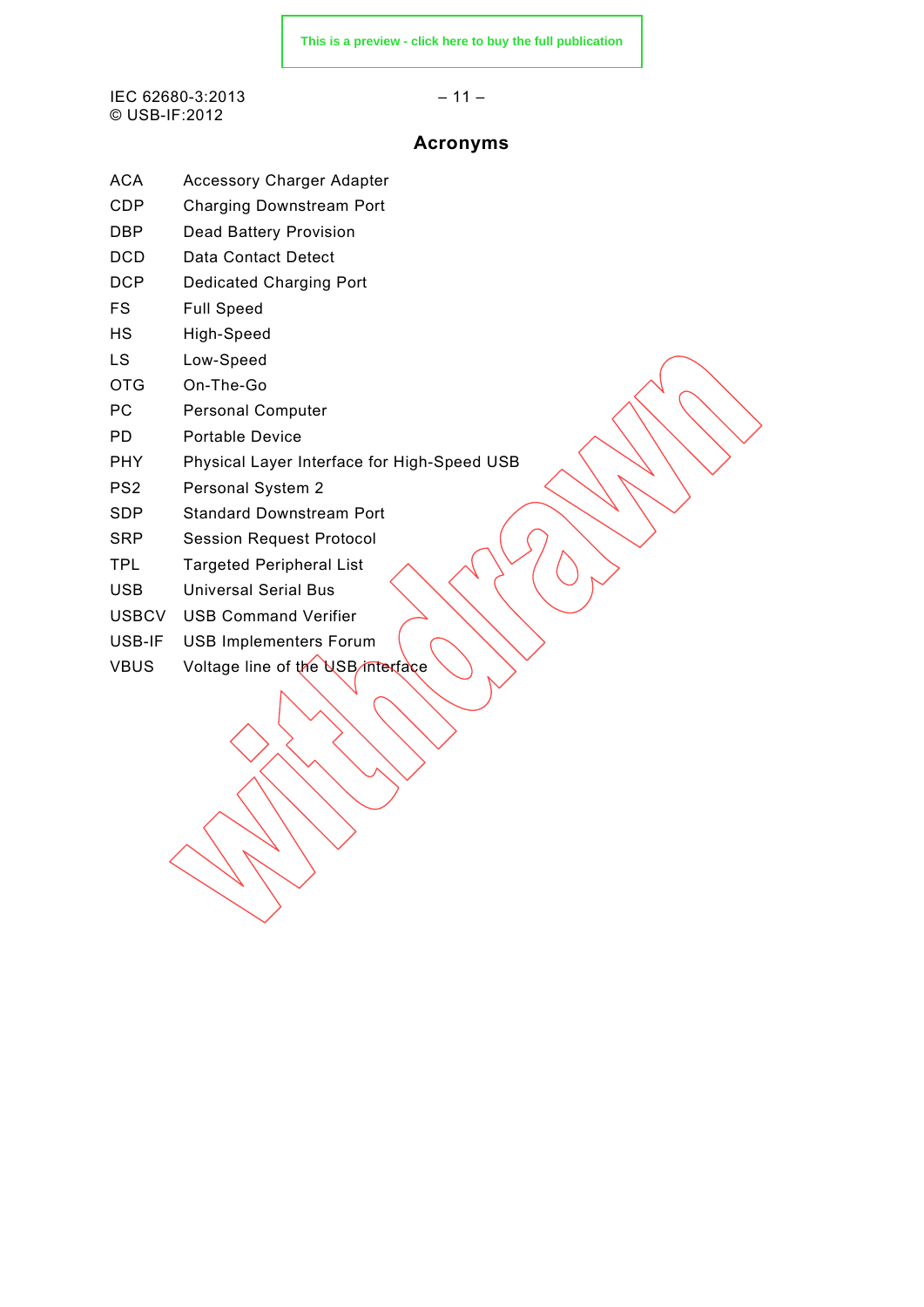$-12 - 12$ © USB-IF:2012

#### **1 Introduction**

#### **1.1 Scope**

The Battery Charging Working Group is chartered with creating specifications that define limits as well as detection, control and reporting mechanisms to permit devices to draw current in excess of the USB 2.0 specification for charging and/or powering up from dedicated chargers, hosts, hubs and charging downstream ports. These mechanisms are backward compatible with USB 2.0 compliant hosts and peripherals.

#### **1.2 Background**

The USB ports on personal computers are convenient places for Portable Devices (PDs) to draw current for charging their batteries. This convenience has led to the creation of USB Chargers that simply expose a USB standard-A receptacle. This allows PDs to use the same USB cable to charge from either a PC or from a USB Charger.

If a PD is attached to a USB host or hub, then the USB  $2.0$  specification requires that after connecting, a PD must draw less than:

- 2.5 mA average if the bus is suspended
- 100 mA if bus is not suspended and not configured
- 500 mA if bus is not suspended and configured for 500 mA

If a PD is attached to a Charging Port,  $(i.e.$  CDP, DCR, ACA-Dock or ACA), then it is allowed to draw IDEV CHG without having to be configured or follow the rules of suspend.

In order for a PD to determine how much current it is allowed to draw from an upstream USB port, there need to be mechanisms that allow the PD to distinguish between a Standard Downstream Port and a Charging Port. This specification defines just such mechanisms.

Since PDs can be attached to USB chargers from various manufacturers, it is important that all provide an acceptable user experience. This specification defines the requirements for a compliant USB charger, which is referred to in this spec as a USB Charger.

If a PD has a Dead of Weak Battery, then the Connect Timing Engineering Change Notice  $(ECN)$  issued by the USB-IF on the USB 2.0 spec allows that device to draw up to IUNIT while attached but not connected. The conditions associated with this ECN are contained in Section 2 of this specification, and are referred to as the Dead Battery Provision (DBP).

#### **1.3 Reference Documents**

The following specifications contain information relevant to the Battery Charging Specification.

- OTG and Embedded Host Supplement, Revision 2.0
- USB 2.0 Specification
- USB 3.0 Specification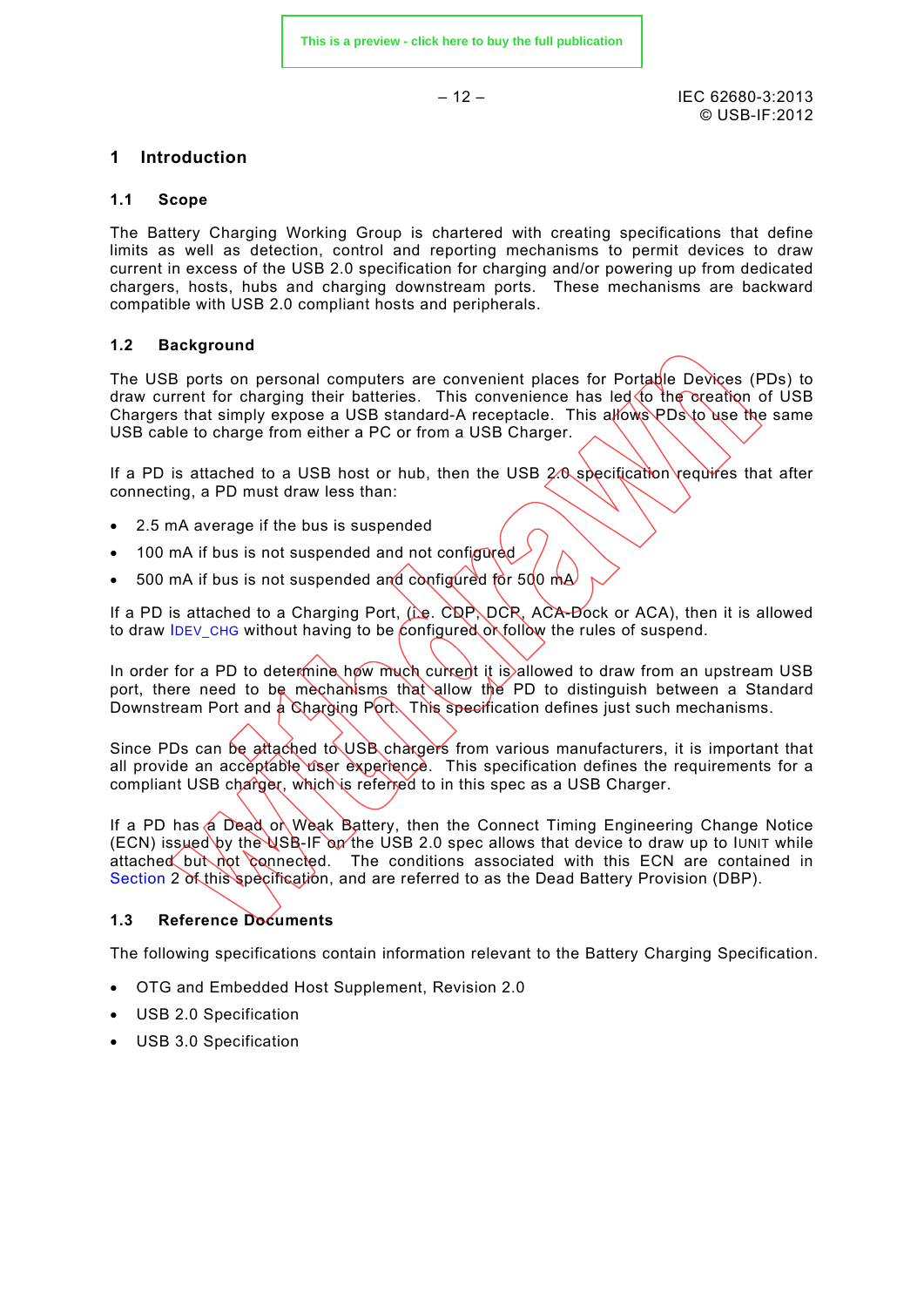– 64 – IEC 62680-3:2013 © USB-IF:2012

### COMMISSION ÉLECTROTECHNIQUE INTERNATIONALE

\_\_\_\_\_\_\_\_\_\_\_\_

#### **INTERFACES DE BUS UNIVERSEL EN SÉRIE POUR LES DONNÉES ET L'ALIMENTATION ÉLECTRIQUE –**

#### **Partie 3: Spécification de chargement des batteries USB, révision 1.2**

#### AVANT-PROPOS

- 1) La Commission Electrotechnique Internationale (CEI) est une organisation mondiale de normalisation composée de l'ensemble des comités électrotechniques nationaux (Comités nationaux de la CEI). La CEI a pour objet de favoriser la coopération internationale pour toutes les questions de normalisation dans les domaines de l'électricité et de l'électronique. A cet effet, la CEI – entre autres activités – publie des Normes internationales, des Spécifications techniques, des Rapports techniques, des Spécifications accessibles au mémationales, est époussaisse termiques, est implementant comme de la CE("). Leur élaboration est confiée à des comités d'études, aux travaux desquels tout Comité national intéressé par le sujet traité peut participer. Les organisations internationales, gouvernementales et non gouvernementales, en liaison avec la CEI, participent également aux travaux. La CEI collabore étroitement avec l'Organisation Internationale de Normalisation (ISO), selon des conditions fixées par accord entre les deux organisations.
- 2) Les décisions ou accords officiels de la CEI concernant les questions techniques représentent, dans la mesure du possible, un accord international sur les sujets étudiés, étant donné que les Comités nationaux de la CEI intéressés sont représentés dans chaque comité d'étudés.
- 3) Les Publications de la CEI se présentent sous la forme de recommandations internationales et sont agréées comme telles par les Comités nationaux de la CEI. Tous les efforts raisonnables sont entrepris afin que la CEI s'assure de l'exactitude du contenu technique de ses publications; la GEI ne peut pas être tenue responsable de l'éventuelle mauvaise utilisation ou interprétation qui en est faite par un quelconque utilisateur final.
- 4) Dans le but d'encourager l'uniformité internationale, les Comités pationaux de la CEI s'engagent, dans toute la mesure possible, à appliquér de façon trànspàrente les Rublications de la CEI dans leurs publications nationales et régionales. Toutes divergences entre toutes Publications de la CEI et toutes publications nationales ou régionales correspondantes doivent être indiquées en termes clairs dans ces dernières.
- 5) La CEI elle-même ne fournit aucune attestation de conformité. Des organismes de certification indépendants fournissent des services d'évaluation de conformité et, dans certains secteurs, accèdent aux marques de conformité de la CEI. La CEI n'est responsable d'aucun des services effectués par les organismes de certification indépendants.
- 6) Tous les utilisateurs doivents assurer qu'ils sont en possession de la dernière édition de cette publication.
- 7) Aucune responsabilité ne doit être imputée à la CEI, à ses administrateurs, employés, auxiliaires ou mandataires, y compris ses experts particuliers et les membres de ses comités d'études et des Comités nationaux de la CEI, pour tout préjudice causé en cas de dommages corporels et matériels, ou de tout autre dommage de quelque nature que ce soit, directe ou indirecte, ou pour supporter les coûts (y compris les frais de justice) et les dépenses découlant de la publication ou de l'utilisation de cette Publication de la CEI ou de toute autre Publication de la CEI, ou au crédit qui lui est accordé.
- 8) L'attention est attirée sur les références normatives citées dans cette publication. L'utilisation de publications référencées est obligatoire pour une application correcte de la présente publication.
- 9) L'attention est attirée sur le fait que certains des éléments de la présente Publication de la CEI peuvent faire l'objet de droits de brevet. La CEI ne saurait être tenue pour responsable de ne pas avoir identifié de tels droits de brevets et de ne pas avoir signalé leur existence.

La Norme internationale CEI 62680-3 a été établie par le domaine technique 14: Interfaces et méthodes de mesure pour les équipements d'ordinateur personnel, du comité d'études 100 de la CEI: Systèmes et appareils audio, vidéo et multimédia.

Le texte de la présente norme est issu de documents élaborés par l'USB Implementers Forum (USB-IF). Les règles structurelles et éditoriales utilisées dans la présente publication reflètent les pratiques en vigueur au sein de l'organisme responsable de sa soumission.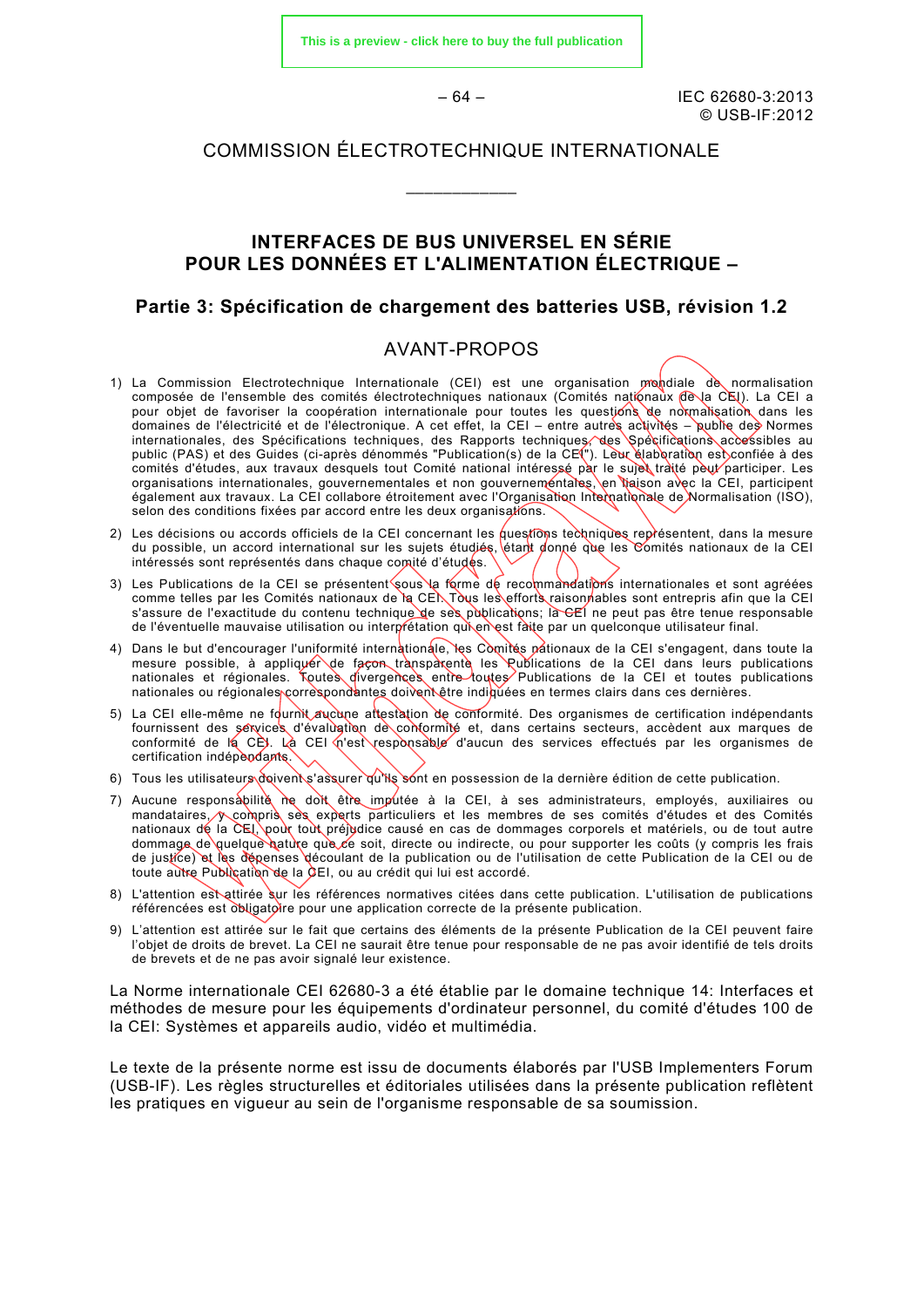$IEC 62680-3:2013$  – 65 – © USB-IF:2012

Le texte de la présente norme est issu des documents suivants:

| <b>FDIS</b>   | Rapport de vote |
|---------------|-----------------|
| 100/2157/FDIS | 100/2190/RVD    |

Le rapport de vote indiqué dans le tableau ci-dessus donne toute information sur le vote ayant abouti à l'approbation de cette norme.

Afin d'éviter toute corruption des Figures, les originaux de la version anglaise ont été inclus dans la version française de la présente norme. Toutefois, pour les besoins des utilisateurs de la version française, une traduction du texte anglais a été ajoutée sous forme d'un tableau sous chaque Figure. A noter que ces "Légendes" ne contiennent aucune information supplémentaire par rapport à l'original anglais.

Une liste de toutes les parties de la série des CEI 62680, publiées sous le titre général *Interfaces de bus universel en série pour les données et l'alimentation électrique* est disponible sur le site internet de la CEI.

Le comité a décidé que le contenu de cette publication né sera pas modifié avant la date de stabilité indiquée sur le site Web de la CEI sous http://webstore.iec.ch dans les données relatives à la publication recherchée. A cette date, la publication sera

- reconduite.
- supprimée,
- remplacée par une édition révisée, ou
- amendée.

**IMPORTANT – Le logo** *"colour inside"* **qui se trouve sur la page de couverture de cette**  publication indique qu'elle contient des couleurs qui sont considérées comme utiles à **une bonne compréhension de son contenu. Les utilisateurs devraient, par conséquent, imprimer cette publication en utilisant une imprimante couleur.**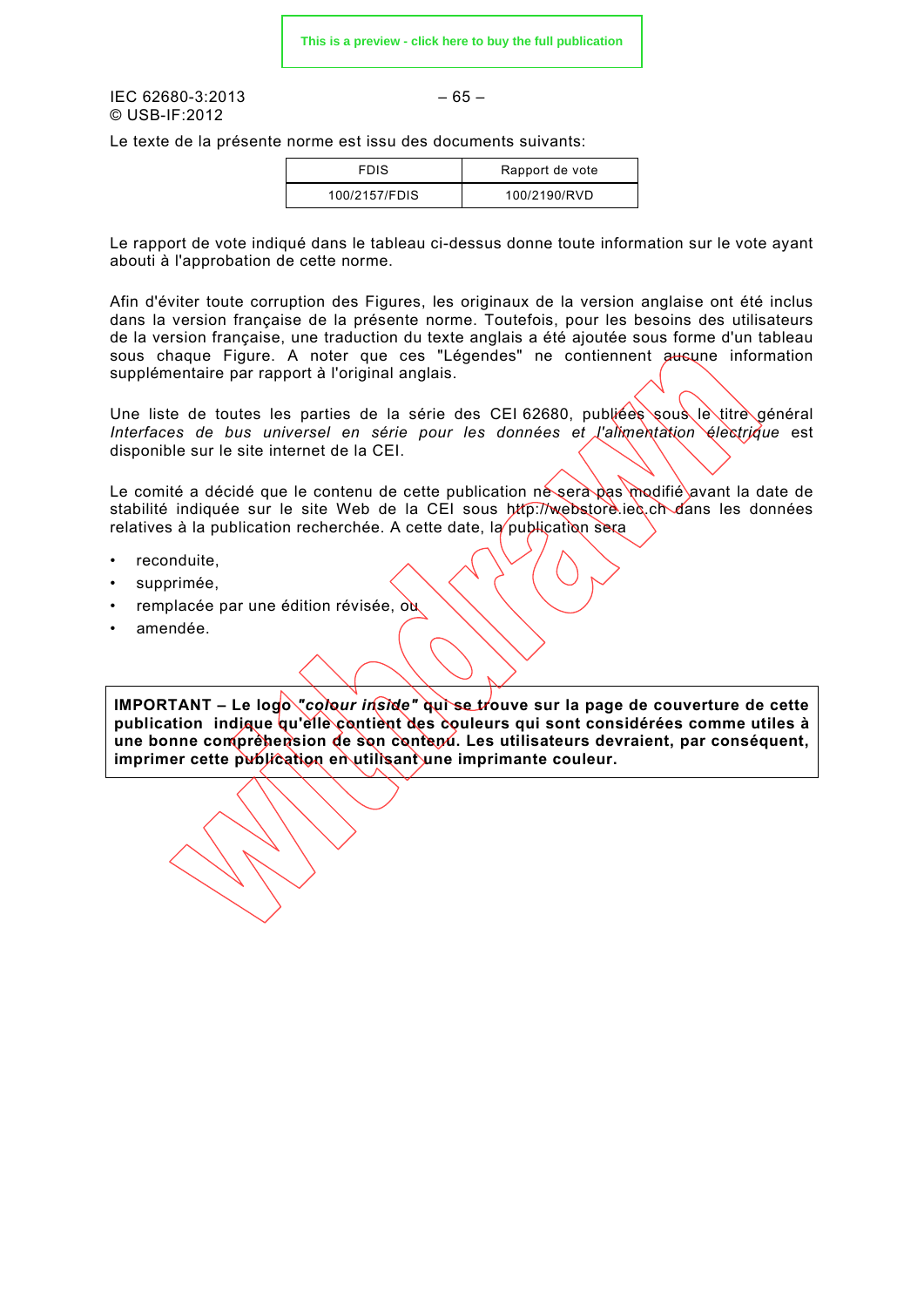$-66 -$  IEC 62680-3:2013 © USB-IF:2012

#### INTRODUCTION

La série CEI 62680 est issue d'une série de spécifications initialement établies par l'USB Implementers Forum (USB-IF). Ces spécifications ont été soumises à la CEI dans le cadre d'un accord particulier conclu entre la CEI et l'USB-IF.

L'USB Implementers Forum, Inc. (USB-IF) est une entreprise à but non lucratif fondée par le groupe de sociétés responsable de l'établissement de la spécification de bus universel en série . L'USB-IF a été créée dans le but de proposer un organisme et un forum à même de favoriser la progression et l'adoption de la technologie USB. Le Forum contribue au développement de périphériques (appareils) USB compatibles de qualité supérieure. Il met également en avant les avantages de la technologie USB, ainsi que la qualité des produits qui réussissent les essais de conformité.

TOUTES LES SPÉCIFICATIONS USB VOUS SONT FOURNIES "TELLES QUELLES" SANS **AUCUNE GARANTIE DE QUELQUE SORTE QUE CE SOIT, Y COMPRIS LES GARANTIES DE QUALITÉ MARCHANDE, DE NON-VIOLATION OU D'ADÉQUATION À UN USAGE PARTICULIER. L'USB IMPLEMENTERS FORUM ET LES AUTEURS DES SPÉCIFICATIONS USB DÉCLINENT TOUTE RESPONSABILITÉ, Y COMPRIS LA VIOLATION DES DROITS D'AUTEUR, CONCERNANT L'UTILISATION, LA MISE EN APPLICATION OU LES INFORMATIONS DE LA PRÉSENTE SPÉCIFICATION.**

#### LA DISPOSITION DE SPÉCIFICATIONS USB NE SAURAIT VOUS ACCORDER UNE LICENCE, EXPLICITE OU IMPLICITE, PAR ESTOPPEL OU DE TOUTE AUTRE FAÇON, À **DES DROITS DE PROPRIÉTE INTELLECTUELLE.**

La conclusion d'accords USB Adopters Agreements peut cependant permettre à une société signataire de prendre part à un accord de licence réciproque et libre de redevance sur des produits compatibles. Pour plus d'informations, rendez-vous sur: <http://www.usb.org/developers/docs/>

[http://www.usb.org/developers/devclass\\_docs#approved](http://www.usb.org/developers/devclass_docs#approved)

LA CEI NE PREND AUCUNE POSITION QUANT À SAVOIR S'IL VOUS EST RECOMMANDÉ DE CONCLURE TOUT ACCORD DES ADOPTANTS DE L'USB OU DE PARTICIPER À L'USB IMPLEMENTERS FORUM."

La présente série traite des interfaces de bus universel en série pour les données et l'alimentation électrique et est composée des parties suivantes:

CEI 62680-1, *Interfaces de bus universel en série pour les données et l'alimentation électrique – Partie 1: Spécification du bus universel en série, révision 2.0*

CEI 62680-2, *Interfaces de bus universel en série pour les données et l'alimentation électrique – Partie 2: Bus universel en série – Spécification des câbles et des connecteurs Micro-USB, révision 1.01*

CEI 62680-3, *Interfaces de bus universel en série pour les données et l'alimentation électrique – Partie 3: Spécification de chargement des batteries USB, révision 1.2*

CEI 62680-4, *Interfaces de bus universel en série pour les données et l'alimentation électrique – Partie 4: Document des classes des câbles et des connecteurs de bus universel en série, révision 2.0*

La présente partie de la série CEI 62680 se compose de différentes parties distinctes:

• le corps du texte, qui correspond à la spécification initiale et l'ensemble des ECN et des errata développés par l'USB-IF.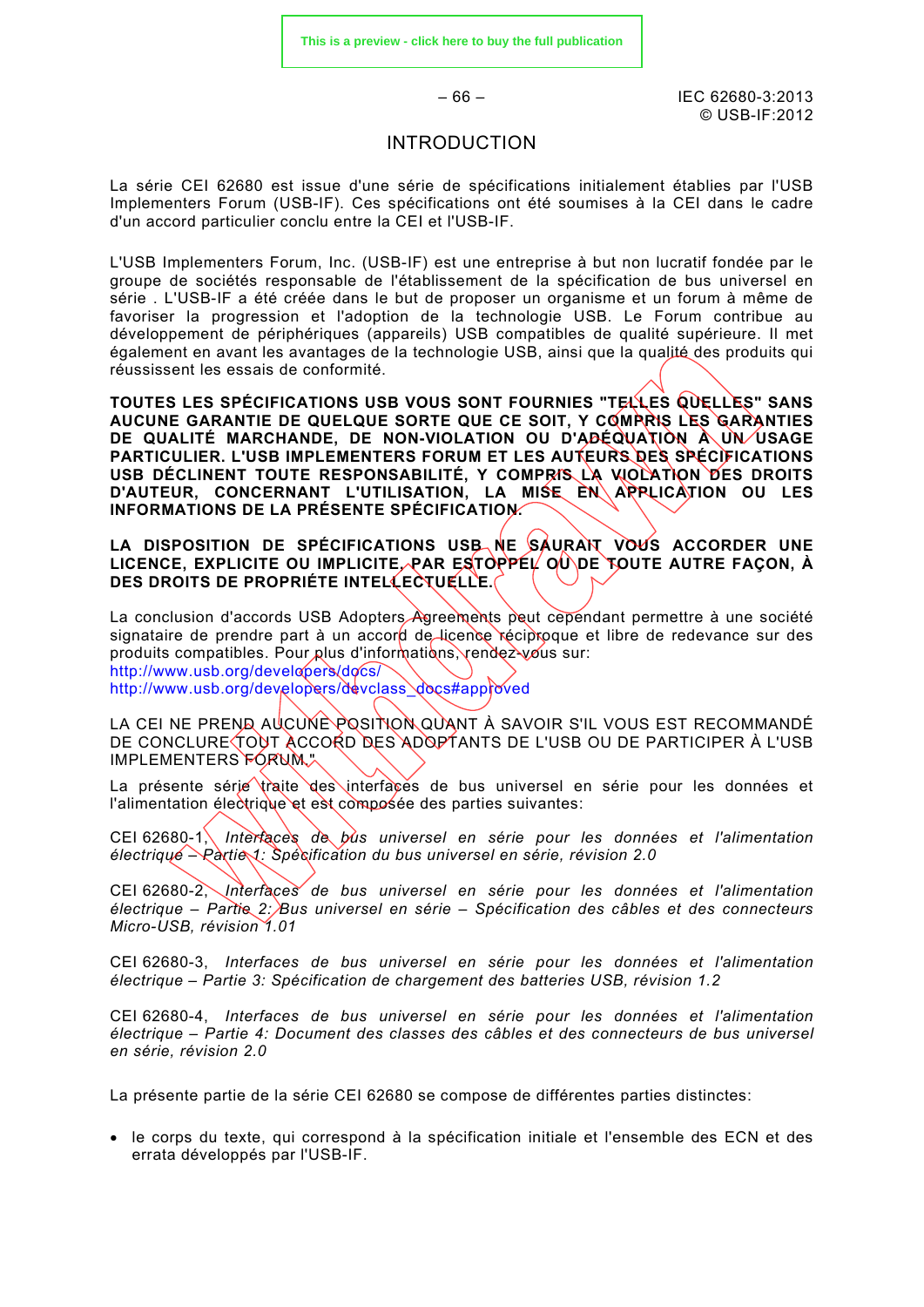IEC 62680-3:2013 © USB-IF:2012

#### $-67-$

#### SOMMAIRE

| 1              |     |                                                                                                                                                                                                                                              |  |
|----------------|-----|----------------------------------------------------------------------------------------------------------------------------------------------------------------------------------------------------------------------------------------------|--|
|                | 1.1 |                                                                                                                                                                                                                                              |  |
|                | 1.2 |                                                                                                                                                                                                                                              |  |
|                | 1.3 |                                                                                                                                                                                                                                              |  |
|                | 1.4 |                                                                                                                                                                                                                                              |  |
|                |     | 1.4.1                                                                                                                                                                                                                                        |  |
|                |     | 1.4.2                                                                                                                                                                                                                                        |  |
|                |     | 1.4.3                                                                                                                                                                                                                                        |  |
|                |     | 1.4.4                                                                                                                                                                                                                                        |  |
|                |     | 1.4.5                                                                                                                                                                                                                                        |  |
|                |     | 1.4.6                                                                                                                                                                                                                                        |  |
|                |     | $\ldots$ . 276<br>1.4.7                                                                                                                                                                                                                      |  |
|                |     | <u>. 76</u><br>1.4.8                                                                                                                                                                                                                         |  |
|                |     | ACA micro<br>1.4.9<br>. 76                                                                                                                                                                                                                   |  |
|                |     | $\diagdown$ )                                                                                                                                                                                                                                |  |
|                |     |                                                                                                                                                                                                                                              |  |
|                |     | $\searrow$ 76                                                                                                                                                                                                                                |  |
|                |     |                                                                                                                                                                                                                                              |  |
|                |     |                                                                                                                                                                                                                                              |  |
|                |     | 1.4.15 Seuil de batterie faible <b>Augustine Marshall (1.4.15 Seuil de batterie faible</b>                                                                                                                                                   |  |
|                | 1.5 |                                                                                                                                                                                                                                              |  |
|                | 1.6 |                                                                                                                                                                                                                                              |  |
|                | 1.7 |                                                                                                                                                                                                                                              |  |
| $\overline{2}$ |     |                                                                                                                                                                                                                                              |  |
|                | 2.1 | $\sim$ . The contract of the contract of the contract of the contract of the contract of the contract of the contract of the contract of the contract of the contract of the contract of the contract of the contract of the co<br>Contexte! |  |
|                | 2.2 |                                                                                                                                                                                                                                              |  |
|                | 2.3 | DBP - Article configure 22 22 22 22 22 22 22 23 24 35 26 27 3                                                                                                                                                                                |  |
| 3              |     |                                                                                                                                                                                                                                              |  |
|                | 3.1 |                                                                                                                                                                                                                                              |  |
|                | 3.2 |                                                                                                                                                                                                                                              |  |
|                |     |                                                                                                                                                                                                                                              |  |
|                |     | 3.22                                                                                                                                                                                                                                         |  |
|                |     | 3.2.3                                                                                                                                                                                                                                        |  |
|                |     | 3.2.4                                                                                                                                                                                                                                        |  |
|                |     | 3.2.5                                                                                                                                                                                                                                        |  |
|                |     | 3.2.6                                                                                                                                                                                                                                        |  |
|                | 3.3 |                                                                                                                                                                                                                                              |  |
|                |     | 3.3.1                                                                                                                                                                                                                                        |  |
|                |     | 3.3.2                                                                                                                                                                                                                                        |  |
|                | 3.4 |                                                                                                                                                                                                                                              |  |
|                |     | Déroulement de la détection de contact de données 105<br>3.4.1                                                                                                                                                                               |  |
|                |     | 3.4.2                                                                                                                                                                                                                                        |  |
|                | 3.5 |                                                                                                                                                                                                                                              |  |
| 4              |     | Exigences relatives au port de chargement et à l'appareil portatif 110                                                                                                                                                                       |  |
|                | 4.1 |                                                                                                                                                                                                                                              |  |
|                |     | 4.1.1                                                                                                                                                                                                                                        |  |
|                |     |                                                                                                                                                                                                                                              |  |
|                |     |                                                                                                                                                                                                                                              |  |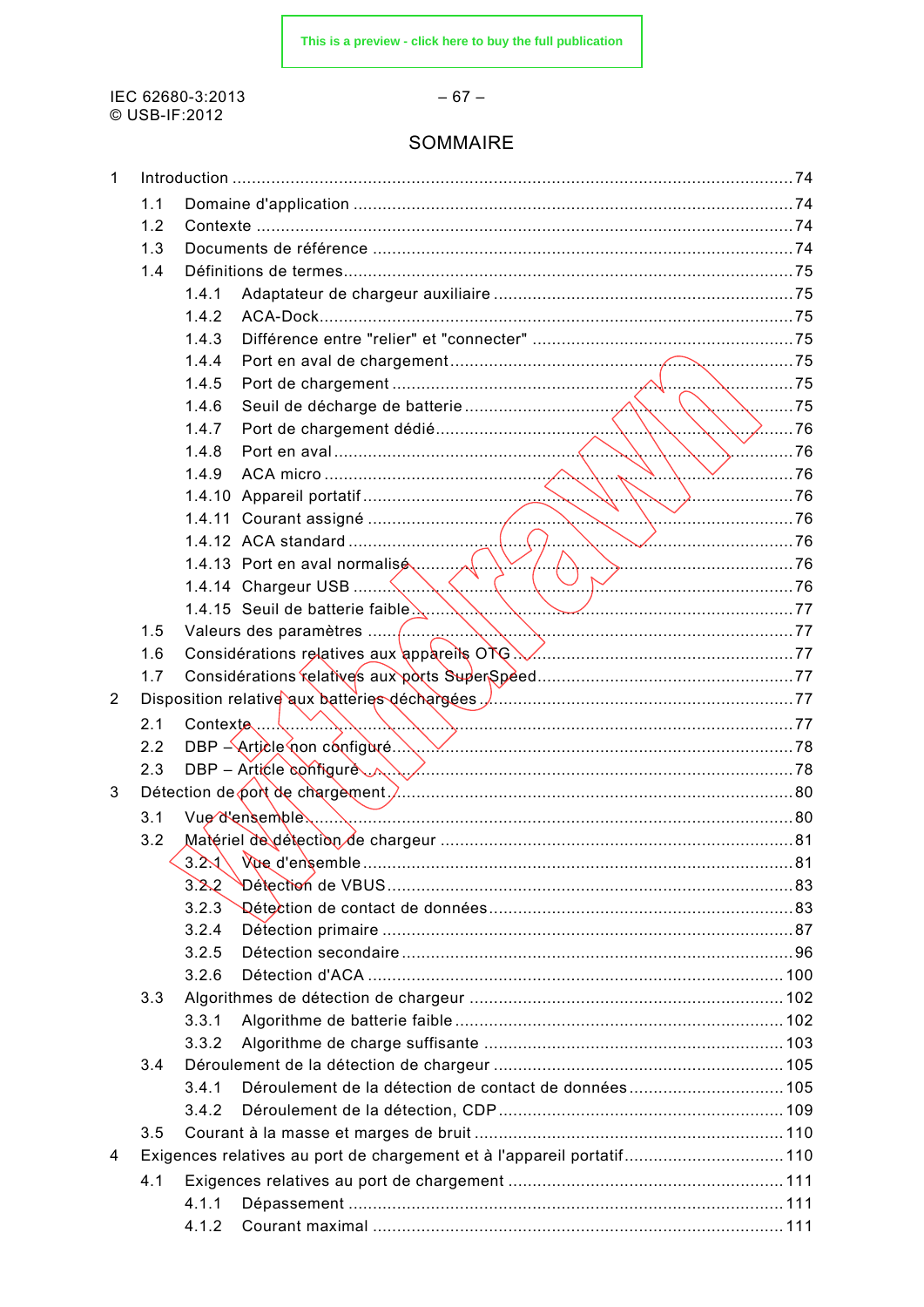# IEC 62680-3:2013

|   |     |       |                                                                                                                                                                                                                                                                                                                                                                                                                                                                              | © USB-IF:2012         |
|---|-----|-------|------------------------------------------------------------------------------------------------------------------------------------------------------------------------------------------------------------------------------------------------------------------------------------------------------------------------------------------------------------------------------------------------------------------------------------------------------------------------------|-----------------------|
|   |     | 4.1.3 |                                                                                                                                                                                                                                                                                                                                                                                                                                                                              |                       |
|   |     | 4.1.4 |                                                                                                                                                                                                                                                                                                                                                                                                                                                                              |                       |
|   |     | 4.1.5 |                                                                                                                                                                                                                                                                                                                                                                                                                                                                              |                       |
|   |     | 4.1.6 |                                                                                                                                                                                                                                                                                                                                                                                                                                                                              |                       |
|   | 4.2 |       |                                                                                                                                                                                                                                                                                                                                                                                                                                                                              |                       |
|   |     | 4.2.1 |                                                                                                                                                                                                                                                                                                                                                                                                                                                                              |                       |
|   |     | 4.2.2 |                                                                                                                                                                                                                                                                                                                                                                                                                                                                              |                       |
|   |     | 4.2.3 |                                                                                                                                                                                                                                                                                                                                                                                                                                                                              |                       |
|   |     | 4.2.4 |                                                                                                                                                                                                                                                                                                                                                                                                                                                                              |                       |
|   |     | 4.2.5 |                                                                                                                                                                                                                                                                                                                                                                                                                                                                              |                       |
|   | 4.3 |       |                                                                                                                                                                                                                                                                                                                                                                                                                                                                              |                       |
|   |     | 4.3.1 |                                                                                                                                                                                                                                                                                                                                                                                                                                                                              | ╲………. 113             |
|   |     | 4.3.2 |                                                                                                                                                                                                                                                                                                                                                                                                                                                                              | $\ldots$ \  113       |
|   |     | 4.3.3 | $\ldots \setminus \ldots$                                                                                                                                                                                                                                                                                                                                                                                                                                                    | $\ldots$ $\ldots$ 113 |
|   |     | 4.3.4 |                                                                                                                                                                                                                                                                                                                                                                                                                                                                              | . 113                 |
|   | 4.4 |       |                                                                                                                                                                                                                                                                                                                                                                                                                                                                              |                       |
|   |     | 4.4.1 |                                                                                                                                                                                                                                                                                                                                                                                                                                                                              |                       |
|   |     | 4.4.2 | $\searrow$                                                                                                                                                                                                                                                                                                                                                                                                                                                                   |                       |
|   |     | 4.4.3 |                                                                                                                                                                                                                                                                                                                                                                                                                                                                              |                       |
|   |     | 4.4.4 |                                                                                                                                                                                                                                                                                                                                                                                                                                                                              |                       |
|   | 4.5 |       | Adaptateur de chargeur auxiliaire<br>.                                                                                                                                                                                                                                                                                                                                                                                                                                       |                       |
|   |     | 4.5.1 | Plage d'exploitation exigée                                                                                                                                                                                                                                                                                                                                                                                                                                                  |                       |
|   |     | 4.5.2 |                                                                                                                                                                                                                                                                                                                                                                                                                                                                              |                       |
|   |     | 4.5.3 |                                                                                                                                                                                                                                                                                                                                                                                                                                                                              |                       |
|   |     | 4.5.4 |                                                                                                                                                                                                                                                                                                                                                                                                                                                                              |                       |
|   | 4.6 |       |                                                                                                                                                                                                                                                                                                                                                                                                                                                                              |                       |
|   |     | 4.6.1 |                                                                                                                                                                                                                                                                                                                                                                                                                                                                              |                       |
|   |     | 4.6.2 |                                                                                                                                                                                                                                                                                                                                                                                                                                                                              |                       |
|   |     | 4.6.3 |                                                                                                                                                                                                                                                                                                                                                                                                                                                                              |                       |
|   |     |       |                                                                                                                                                                                                                                                                                                                                                                                                                                                                              |                       |
|   |     | 4.6.4 |                                                                                                                                                                                                                                                                                                                                                                                                                                                                              |                       |
| 5 |     |       |                                                                                                                                                                                                                                                                                                                                                                                                                                                                              |                       |
| 6 |     |       |                                                                                                                                                                                                                                                                                                                                                                                                                                                                              |                       |
|   | 6.1 |       | $\mathcal{L}_{\text{Intròduction},\ldots,\mathcal{L}_{\text{non-1}}\ldots,\mathcal{L}_{\text{non-1}}\ldots,\mathcal{L}_{\text{non-1}}\ldots,\mathcal{L}_{\text{non-1}}\ldots,\mathcal{L}_{\text{non-1}}\ldots,\mathcal{L}_{\text{non-1}}\ldots,\mathcal{L}_{\text{non-1}}\ldots,\mathcal{L}_{\text{non-1}}\ldots,\mathcal{L}_{\text{non-1}}\ldots,\mathcal{L}_{\text{non-1}}\ldots,\mathcal{L}_{\text{non-1}}\ldots,\mathcal{L}_{\text{non-1}}\ldots,\mathcal{L}_{\text{non$ |                       |
|   | 6.2 |       |                                                                                                                                                                                                                                                                                                                                                                                                                                                                              |                       |
|   |     | 6.2.1 |                                                                                                                                                                                                                                                                                                                                                                                                                                                                              |                       |
|   |     | 6.2.2 |                                                                                                                                                                                                                                                                                                                                                                                                                                                                              |                       |
|   |     | 6.2.3 |                                                                                                                                                                                                                                                                                                                                                                                                                                                                              |                       |
|   |     | 6.2.4 |                                                                                                                                                                                                                                                                                                                                                                                                                                                                              |                       |
|   |     | 6.2.5 | Répercussions de la non prise en charge de la détection d'ACA micro  130                                                                                                                                                                                                                                                                                                                                                                                                     |                       |
|   |     | 6.2.6 |                                                                                                                                                                                                                                                                                                                                                                                                                                                                              |                       |
|   |     | 6.2.7 |                                                                                                                                                                                                                                                                                                                                                                                                                                                                              |                       |
|   | 6.3 |       |                                                                                                                                                                                                                                                                                                                                                                                                                                                                              |                       |
|   |     | 6.3.1 |                                                                                                                                                                                                                                                                                                                                                                                                                                                                              |                       |
|   |     | 6.3.2 |                                                                                                                                                                                                                                                                                                                                                                                                                                                                              |                       |
|   |     | 6.3.3 |                                                                                                                                                                                                                                                                                                                                                                                                                                                                              |                       |
|   |     | 6.3.4 | Répercussions de la non prise en charge de la détection d'ACA                                                                                                                                                                                                                                                                                                                                                                                                                |                       |
|   |     |       |                                                                                                                                                                                                                                                                                                                                                                                                                                                                              |                       |
|   |     | 6.3.5 |                                                                                                                                                                                                                                                                                                                                                                                                                                                                              |                       |

### $-68-$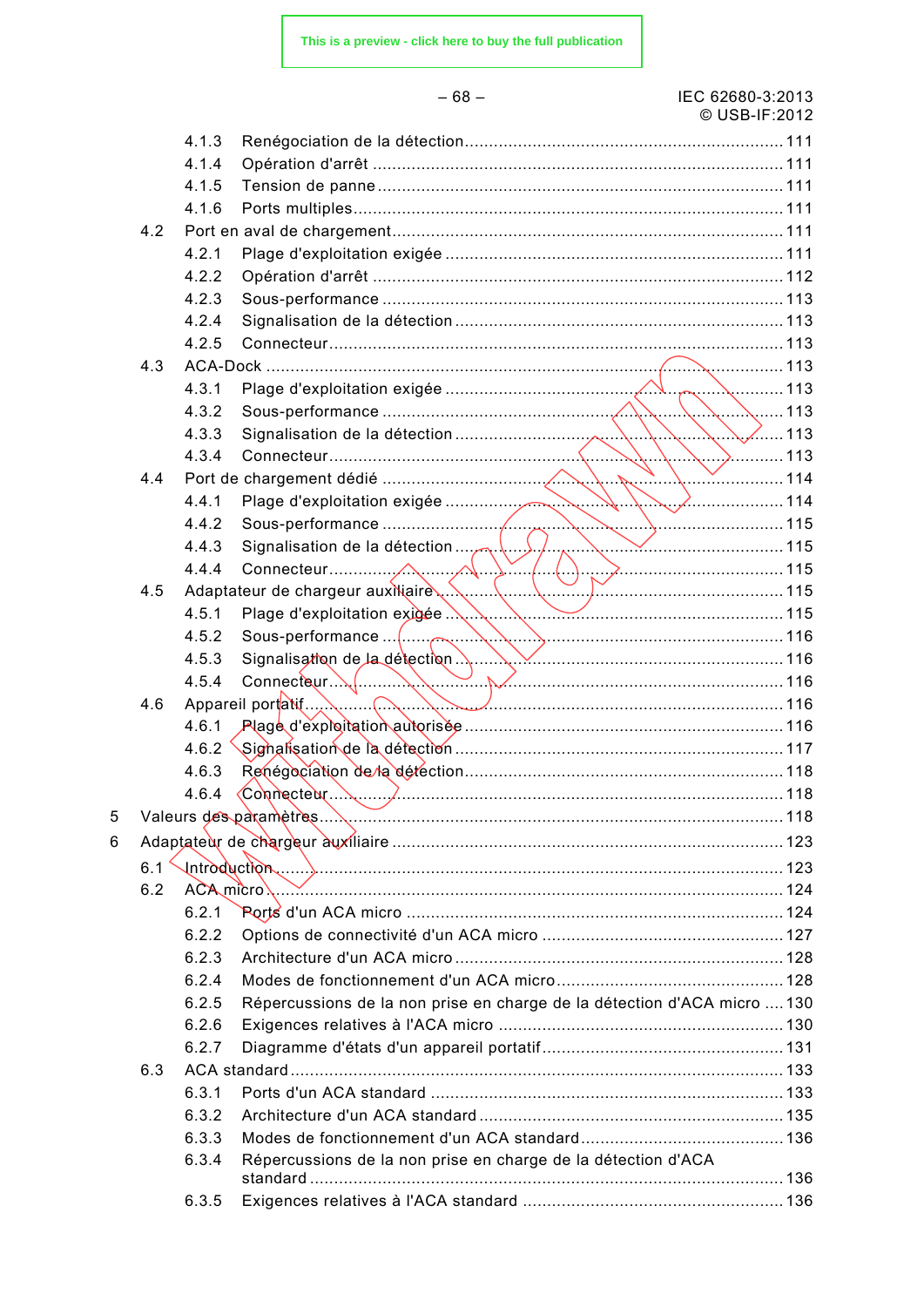$IEC 62680-3:2013$  – 69 – © USB-IF:2012

#### **Recharge des batteries Spécification (Y compris les errata et les ECN jusqu'au 15 mars 2012)**

**Révision 1.2 15 mars 2012**

#### **Copyright © 2012, USB Implementers Forum, Inc. Tous droits réservés.**

LE PRÉSENT DOCUMENT ACCORDE UNE LICENCE POUR LA REPRODUCTION DE LA PRÉSENTE SPÉCIFICATION POUR UN USAGE INTERNE UNIQUEMENT. LE PRÉSENT DOCUMENT N'ACCORDE NI NE VISE À ACCORDER AUCUNE AUTRE LICENCE, EXPRESSE OU IMPLICITE, PAR ESTOPPEL OU AUTRE.

USB-IF ET LES AUTEURS DE LA PRÉSENTE SPÉCIFICATION DÉCLINENT EXPRESSÉMENT TOUTE RESPONSABILITÉ DE VIOLATION DE DROITS DE PROPRIÉTÉ INTELLECTUELLE EN CE QUI CONCERNE LA MISE EN ŒUVRE DES INFORMATIONS CONTENUES DANS LA PRÉSENTE SPÉCIFICATION. EN OUTRE, USB-IF ET LES AUTEURS DE LA PRÉSENTE SPÉCIFICATION NÉ GARANTISSENT NI NE DÉCLARENT QUE LA OU LESDITES MISES EN ŒUVRE NE VIOLERONT PAS LES DROITS DE PROPRIÉTÉ INTELLECTUELLE DE TIERS.

LA PRÉSENTE SPÉCIFICATION EST FOURNIE "EN L'ÉTAT", SANS GARANTIE, EXPRESSE OU IMPLICITE, LÉGALE OU AUTRE. TOUTES LES GARANTIES SONT EXPRESSÉMENT EXCLUES. LE PRÉSENT DOCUMENT N'OFFRE AUCUNE GARANTIE DE QUALITÉ MARCHANDE, AUCUNE GARANTIE DE NON-VIOLATION, AUCUNE GARANTIE D'ADAPTATION À UN USAGE PARTICULIER NI AUCUNE GARANTIE ÉMANANT D'UNE PROPOSITION, D'UNE SPÈCIFICATION OU D'UN ÉCHANTILLON QUELCONQUES.

USB-IF ET LES MEMBRES D'USB-IF NE POURRONT EN AUCUN CAS ÊTRE REDEVABLES À UN TIERS DU COÛT D'ACQUISITION DE BIENS OU DE SERVICES DE REMPLACEMENT. D'UN MANQUE À GAGNER, D'UNE PRIVATION DE JOUISSANCE, D'UNE PERTE DE DONNÉES OU DE TOUT DOMMAGE ACCESSOIRE, CONSÉCUTIF, INDIRECT OU PARTICULIER, EN VERTU D'UN CONTRAT, D'UN DÉLIT, D'UNE GARANTIE OU AUTRE, ÉMANANT DE QUELQUE MANIÈRE QUE CE SOIT DE L'UTILISATION DE LA PRÉSENTE SPÉCIFICATION, QUE LEDIT⁄TIERS AIT OU NON ÉTÉ AVISÉ AU PRÉALABLE DE LA POSSIBILITÉ DE TELS DQMMAGES.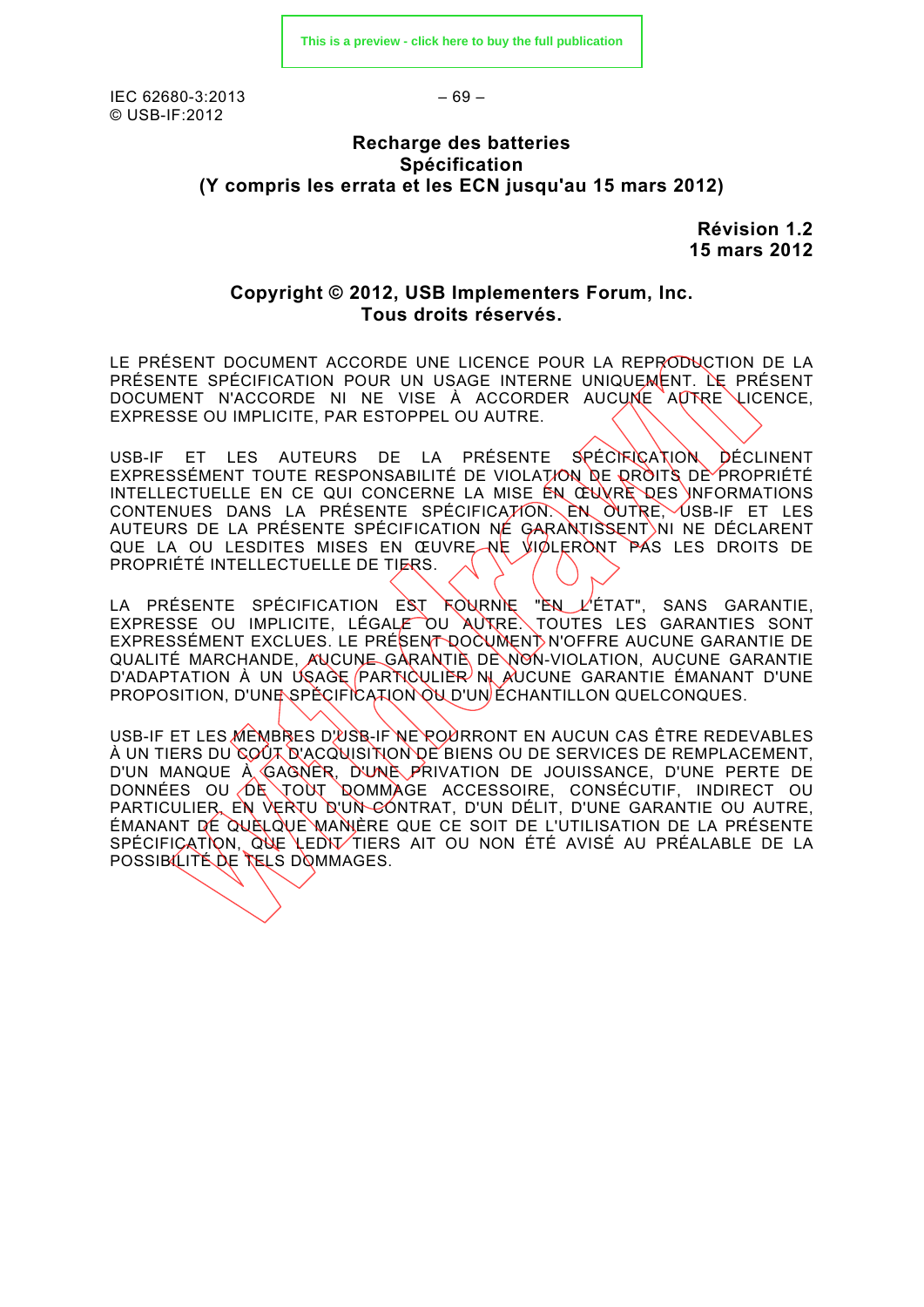– 70 – IEC 62680-3:2013 © USB-IF:2012

#### **Collaborateurs**

| Mark Lai               | <b>Allion Test Labs</b>                   |
|------------------------|-------------------------------------------|
| Sammy Mbanta           | Astec Power                               |
| Abel Astley            | <b>Broadcom</b>                           |
| Kenneth Ma             | <b>Broadcom</b>                           |
| Shimon Elkayam         | <b>Broadcom</b>                           |
| Gaurav Singh           | Cypress                                   |
| Dan Ellis              | DisplayLink                               |
| <b>Graham Connolly</b> | Fairchild                                 |
| <b>Oscar Freitas</b>   | Fairchild                                 |
| Joel Silverman         | Kawasaki                                  |
| Pat Crowe              | <b>MQP Electronics</b>                    |
| Juha Heikkila          | Nokia                                     |
| <b>Richard Petrie</b>  | Nokia                                     |
| Sten Carlsen           | Nokia                                     |
| Jeroen Kleinpenning    | <b>NXP Semiconductors</b>                 |
| Terry Remple, Chair    | Qualcomm                                  |
| Dave Haglan            | <b>SMSC</b>                               |
| Mark Bohm              | <b>SMSC</b>                               |
| Morgan Monks           | <b>SMSC</b>                               |
| <b>Tim Knowlton</b>    | SMSC                                      |
| Morten Christiansen    | ST Ericsson                               |
| Nicolas Florenchie     | <b>ST</b> ericsson                        |
| Shaun Reemeyer         | <b>ST Ericsson</b>                        |
| George Paparrizos      | Symmit Microelectronics                   |
| <b>Adam Burns</b>      | <b>Synopsys</b>                           |
| Wei Ming               | Telecommunication Metrology Center of MII |
| Jean Picard            | Texas Instruments                         |
| Ivo Huber              | Texas Instruments                         |
| Pasi Palojarvi         | Texas Instruments                         |
| Steven Tom             | <b>Texas Instruments</b>                  |
| Ed Beeman              | USB-IF                                    |
| Mark Paxson            | USB-IF                                    |
|                        |                                           |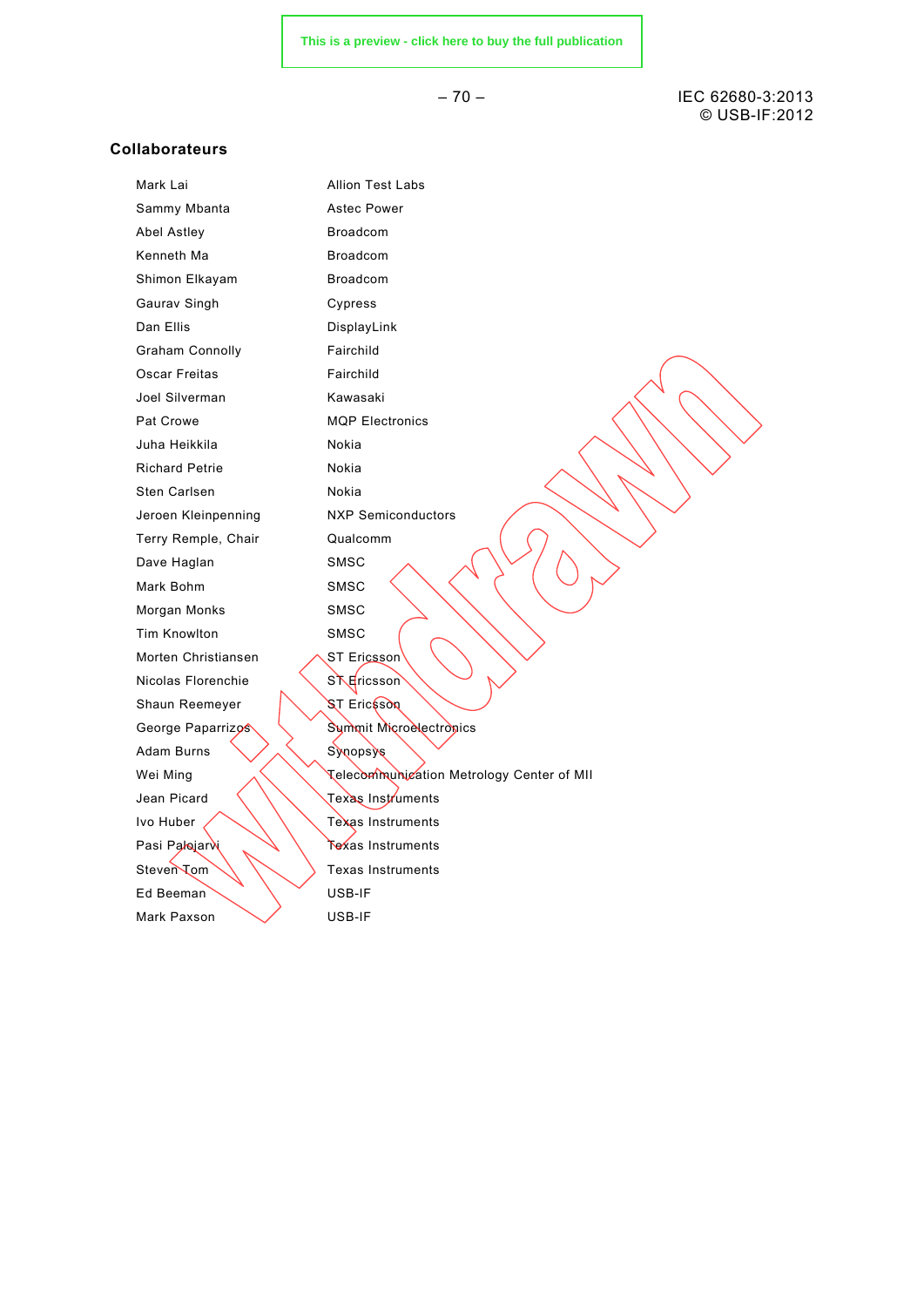IEC 62680-3:2013 – 71 – © USB-IF:2012

#### **Historique de révision**

| <b>Révision</b> | Date           | Auteur                            | <b>Description</b>                                                                                                                                                                                                                                                                              |
|-----------------|----------------|-----------------------------------|-------------------------------------------------------------------------------------------------------------------------------------------------------------------------------------------------------------------------------------------------------------------------------------------------|
| BC1.0           | 8 mars 2007    | <b>Terry Remple</b>               | Première version                                                                                                                                                                                                                                                                                |
| <b>BC1.1</b>    | 15 avril 2009  | Terry Remple                      | Mise à jour de l'ensemble des sections. Ajout du<br>protocole de détection de contact de données et de<br>l'adaptateur de chargeur auxiliaire.                                                                                                                                                  |
| <b>BC1.2</b>    | 5 octobre 2010 | <b>Terry Remple</b><br>Adam Burns | Les points ci-dessous indiquent les modifications<br>apportées entre la révision BC1.1 et la révision BC1.2.<br>Les références à des sections, figures et tableaux ci-<br>dessous se rapportent à la révision BC1.2, sauf<br>indication expresse désignant la révision BC1.1.                   |
|                 |                |                                   | 1. Permettre aux DCP de fournir plus de 1,5 A. Permet<br>aux PD (Portable Devices, appareils portables) dotés de<br>chargeurs à découpage de puiser davantage d'énergie.<br>Section 4.4.1.                                                                                                      |
|                 |                |                                   | 2. Augmenter le courant minimal du CDP pour le porter<br>à 1,5 A. Avant cetté modification, les PD devaient<br>puiser moins de 500 mA pour éviter que le CDP ne<br>s'arrête. Tableau 5-2                                                                                                        |
|                 |                |                                   | 3. Indiquer que les limites ICDR max et IDCP max de<br>5 A proviennent de la spécification USB 2.0, et<br>constituent des limites de sécurité. Tableau 5-2, note 1.                                                                                                                             |
|                 |                |                                   | 4. Rekmettre aux PD de puiser jusqu'à 1,5 A pendant la<br>compression d'impulsion et le trafic HS. Supprimer les<br>anciennes limites de 560 mA et de 900 mA, qui se<br>rapportaient aux plages de mode commun HS. Section<br>$\mathcal{N}$                                                     |
|                 |                |                                   | 5. Exiger des CDP qu'ils prennent en charge 1,5 A<br>pendant la compression d'impulsion et le trafic HS.<br>Concerne la plage de mode commun du CDP. Section<br>3.5.                                                                                                                            |
|                 |                |                                   | 6. Ramener le courant maximal du PD de 1,8 A à 1,5 A<br>pour éviter qu'il ne s'arrête lorsqu'il est relié au CDP.<br>Tableau 5-2.                                                                                                                                                               |
|                 |                |                                   | 7. Renommer la station d'accueil ACA-Dock pour éviter<br>toute confusion avec les autres types de station<br>d'accueil.                                                                                                                                                                         |
|                 |                |                                   | 8. Exiger d'ACA-Dock qu'il se différencie d'un ACA en<br>activant VDM_SRC en période d'inactivité. Section<br>3.2.4.4.                                                                                                                                                                          |
|                 |                |                                   | 9. Permettre au CDP de laisser VDM SRC activé<br>lorsque le périphérique n'est pas connecté. Section<br>3.2.4.2.                                                                                                                                                                                |
|                 |                |                                   | 10. Supprimer ICHG_SHTDWN. Il s'agissait d'un<br>courant de sortie max. recommandé pour les ports de<br>chargement avec VBUS mise à la terre. BC1.1, Section<br>4.1.                                                                                                                            |
|                 |                |                                   | 11. Exiger de VDP SRC qu'il ne ramène pas D+ en<br>dessous de 2,2 V lorsque D+ est amenée à VDP_UP via<br>RDP_UP. Exiger de VDM_SRC qu'il ne ramène pas D-<br>en dessous de 2,2 V lorsque D- est tirée vers le haut.<br>Exigé pour la prise en charge d'ACA-Dock. Tableau 5-1,<br>notes 1 et 2. |
|                 |                |                                   | 12. Rendre la source de courant de la DCD facultative<br>pour les PD. Section 3.2.3.                                                                                                                                                                                                            |
|                 |                |                                   | 13. Rendre le délai d'attente DCD obligatoire pour les<br>PD. Section 3.2.3.                                                                                                                                                                                                                    |
|                 |                |                                   | 14. Rendre la détection secondaire facultative pour les<br>PD. Section 4.6.2.                                                                                                                                                                                                                   |
|                 |                |                                   | 15. Rendre l'algorithme de charge suffisante obligatoire<br>pour les PD. Section 3.2.4.                                                                                                                                                                                                         |
|                 |                |                                   | 16. Supprimer la détection résistive. BC1.1, Section 3.9.                                                                                                                                                                                                                                       |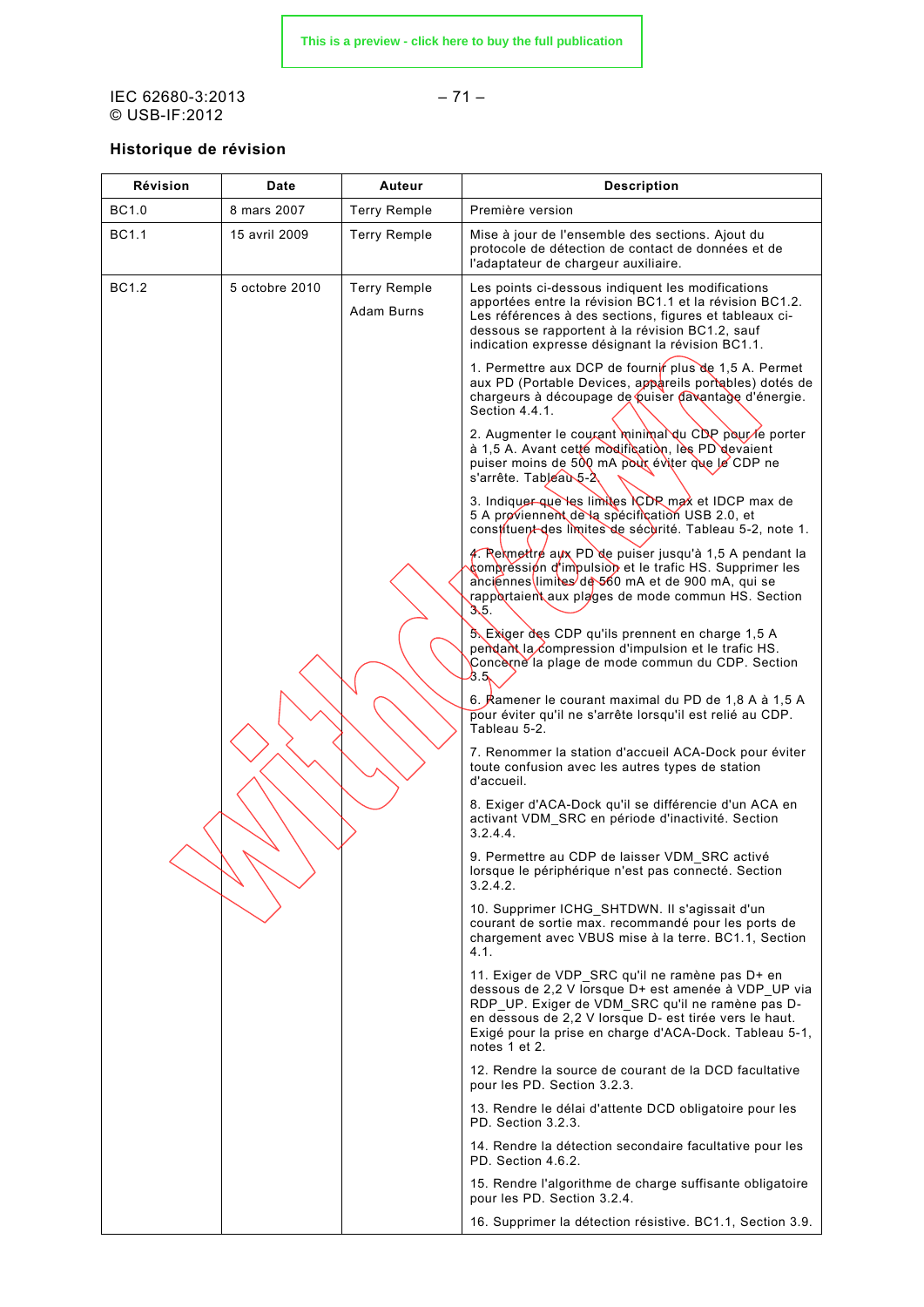– 72 – IEC 62680-3:2013 © USB-IF:2012

| Révision              | Date            | Auteur    | <b>Description</b>                                                                                                                                                                                                                |
|-----------------------|-----------------|-----------|-----------------------------------------------------------------------------------------------------------------------------------------------------------------------------------------------------------------------------------|
|                       |                 |           | 17. Modifier la plage d'exploitation exigée du PD afin<br>d'inclure $4.5$ V à $500$ mA. Figure $4-3$ .                                                                                                                            |
|                       |                 |           | 18. Permettre à tous les ports en aval de jouer le rôle<br>de DCP. Section 4.1.3.                                                                                                                                                 |
|                       |                 |           | 19. Exiger des PD qu'ils activent VDP_SRC ou RDP_PU<br>lors de leur chargement à partir d'un DCP. Section<br>3.3.2.                                                                                                               |
|                       |                 |           | 20. Permettre aux chargeurs de renégocier le courant<br>avec le PD en faisant chuter VBUS et en la rétablissant.<br>Section 4.1.3.                                                                                                |
|                       |                 |           | 21. Exiger des PD qu'ils déchargent leur entrée VBUS<br>après la chute de VBUS afin de prendre en charge la<br>demande de renégociation du port chargeur. Section<br>4.6.3.                                                       |
|                       |                 |           | 22. Permettre aux PD de se déconnecter et de procéder<br>à plusieurs détections de chargeur lorsqu'ils sont reliés,<br>selon le déroulement spécifié. Section 4.6.3                                                               |
|                       |                 |           | 23. Ramener l'impédance d'entrée du DCP entre D+, D-<br>à VBUS et la masse de $N$ MΩ à 300 kΩ. Section 4.4.3.                                                                                                                     |
|                       |                 |           | 24. Exiger la reprise des CDP après chaque condition<br>de surintensité. Section 4.2.2                                                                                                                                            |
|                       |                 |           | 25. Permettre une sous-performance du DCP<br>supérieure pour les grands échelons de courant de<br><b>Sharge afin d'activer les chargeurs à faible courant de</b><br>repos exigés par l'Europe. Section 4.4.2.                     |
|                       |                 |           | 26. Définir les ACA et les ACA-Dock comme étant des<br>types de port de chargement. Section 1.4.5.                                                                                                                                |
|                       |                 |           | 27. Utiliser la plage de tension de validation de session<br>définie dans l'EH et dans le supplément OTG rév. 2.0.<br>Section $3.2.2$ .                                                                                           |
|                       |                 |           | 28/Seuls les appareils qui peuvent fonctionner de<br>manière autonome grâce à l'énergie fournie par leur<br>batterie interne sont autorisés à utiliser la disposition<br>relative aux batteries déchargées. Section 2.2.          |
|                       |                 |           | 29. Permettre aux PD composés de puiser ISUSP plus<br>un responsable pour se protéger des tensions<br>supérieures sur VBUS. BC1.1, Section 6.7.                                                                                   |
|                       |                 |           | 45. Exiger des ACA qu'ils continuent d'alimenter<br>l'appareil OTG à l'aide du port de chargement, même si<br>les différences de masse ou la réinitialisation du bus<br>USB ramènent D- en dessous de VDAT REF. Section<br>6.2.6. |
|                       |                 |           | 46. Modifier le temps de reprise sur arrêt du chargeur<br>(TSHTDWN REC) pour le porter de 2 s à 2 min.<br>Tableau 5-5.                                                                                                            |
|                       |                 |           | 47. Indiquer qu'ACA-Dock doit amener D+ à VDP UP<br>avec RDP UP lorsque VBUS est établie. Section<br>3.2.4.4.                                                                                                                     |
|                       |                 |           | 48. Supprimer les énoncés relatifs aux appareils dotés<br>de plusieurs embases. Ce sujet est traité dans le livre<br>blanc sur les appareils à plusieurs embases disponible<br>sous http://www.usb.org/developers/docs/.          |
|                       |                 |           | 49. Améliorer la lisibilité en ajoutant des dessins et en<br>mettant à jour les dessins existants, en restructurant les<br>sections, et en clarifiant le texte.                                                                   |
| BC 1.2<br>plus errata | 12 octobre 2011 | Pat Crowe | Inclut les modifications d'errata depuis le 12 octobre<br>2011                                                                                                                                                                    |
| BC 1.2                | 15 mars 2012    | Pat Crowe | Inclut les modifications d'errata depuis le 15 mars 2012:                                                                                                                                                                         |
| plus autres<br>errata |                 |           | 1. Corrections à la spécification micro ACA.                                                                                                                                                                                      |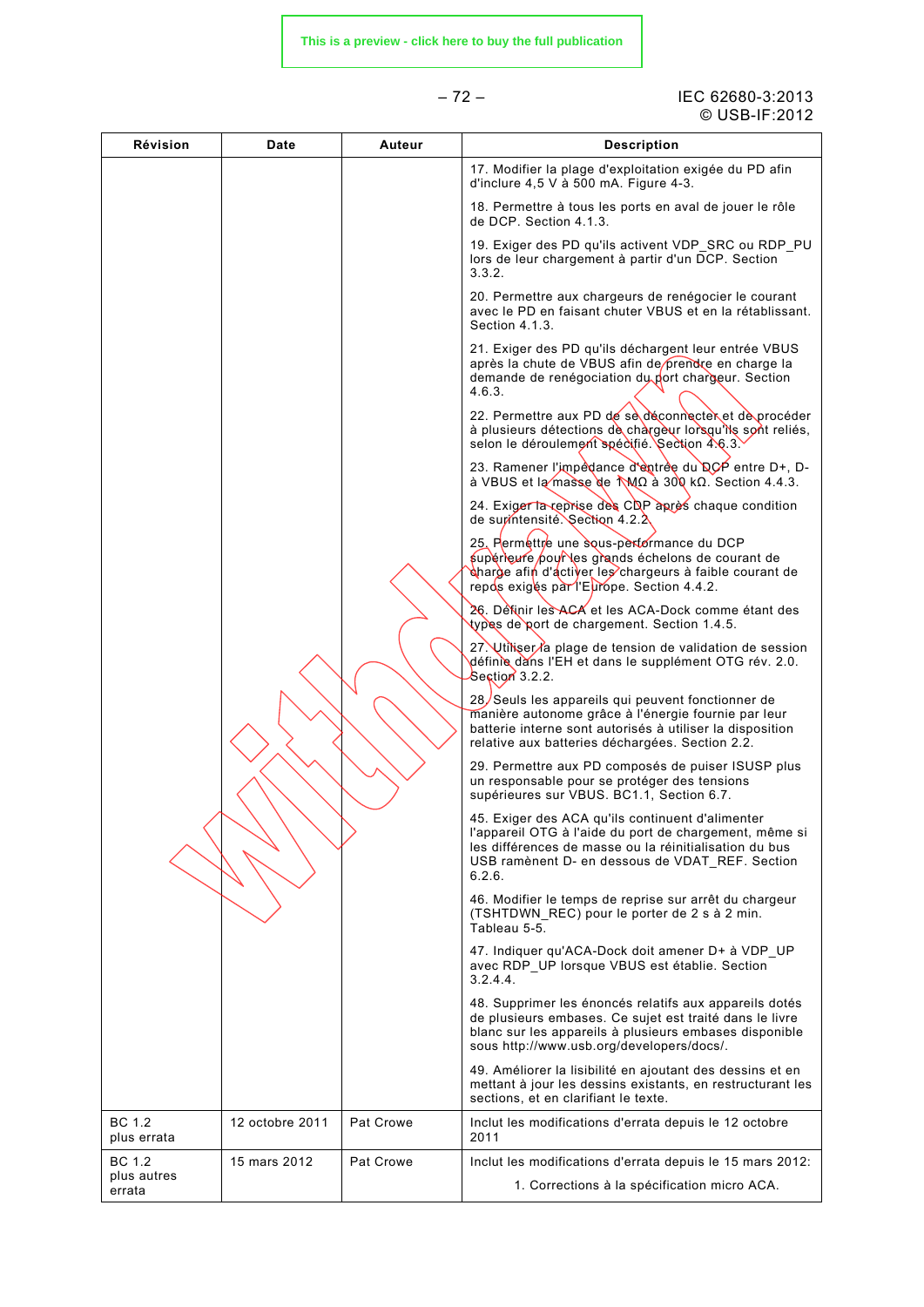IEC 62680-3:2013 – 73 – © USB-IF:2012

#### **Acronymes**

- ACA Accessory Charger Adapter (adaptateur de chargeur auxiliaire)
- CDP Charging Downstream Port (port en aval de chargement)
- DBP Dead Battery Provision (disposition relative aux batteries déchargées)
- DCD Data Contact Detect (détection de contact de données)
- DCP Dedicated Charging Port (port de chargement dédié)
- FS Full Speed (pleine vitesse)
- HS High Speed (grande vitesse)
- LS Low Speed (basse vitesse)
- OTG On-The-Go
- PC Personal Computer (ordinateur personnel)
- PD Portable Device (appareil portatif)
- PHY Physical Layer Interface for High-Speed USB (interrace de couche physique pour USB grande vitesse)
- PS2 Personal System (système personnel) 2
- SDP Standard Downstream Port (port en aval normalisé)
- SRP Session Request Protocol (protocole de demande de session)
- TPL Targeted Peripheral List (liste des périphériques cibles)
- USB Universal Serial Bus (bus universel en série )
- USBCV USB Command Verifier (vérificateur de commande USB)
- USB-IF USB Implementers Forum
- VBUS Voltage line of the USB interface (ligne de tension de l'interface USB)